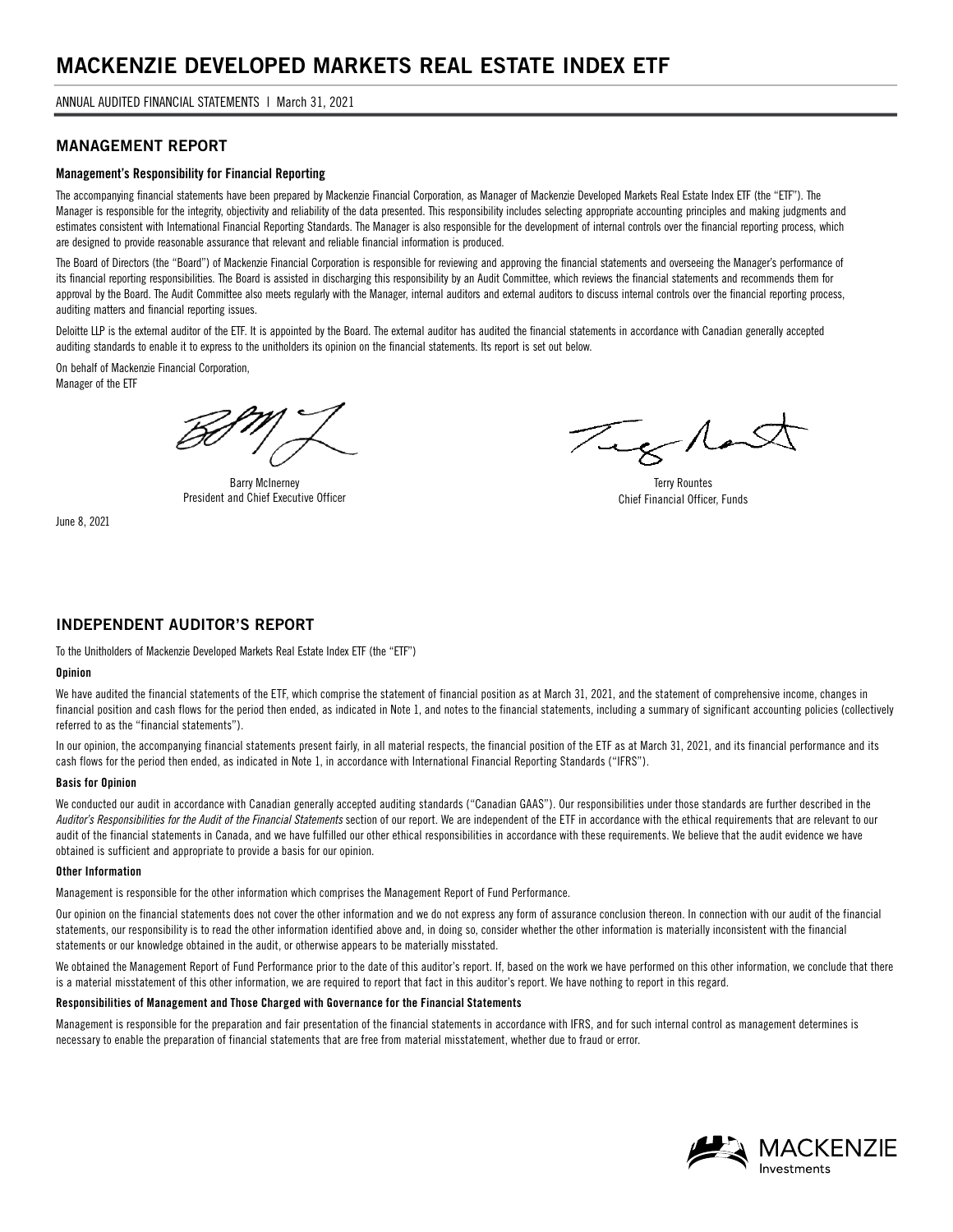# **INDEPENDENT AUDITOR'S REPORT (cont'd)**

In preparing the financial statements, management is responsible for assessing the ETF's ability to continue as a going concern, disclosing, as applicable, matters related to going concern and using the going concern basis of accounting unless management either intends to liquidate the ETF or to cease operations, or has no realistic alternative but to do so.

Those charged with governance are responsible for overseeing the ETF's financial reporting process.

#### **Auditor's Responsibilities for the Audit of the Financial Statements**

Our objectives are to obtain reasonable assurance about whether the financial statements as a whole are free from material misstatement, whether due to fraud or error, and to issue an auditor's report that includes our opinion. Reasonable assurance is a high level of assurance, but is not a guarantee that an audit conducted in accordance with Canadian GAAS will always detect a material misstatement when it exists. Misstatements can arise from fraud or error and are considered material if, individually or in the aggregate, they could reasonably be expected to influence the economic decisions of users taken on the basis of these financial statements.

As part of an audit in accordance with Canadian GAAS, we exercise professional judgment and maintain professional skepticism throughout the audit. We also:

- • Identify and assess the risks of material misstatement of the financial statements, whether due to fraud or error, design and perform audit procedures responsive to those risks, and obtain audit evidence that is sufficient and appropriate to provide a basis for our opinion. The risk of not detecting a material misstatement resulting from fraud is higher than for one resulting from error, as fraud may involve collusion, forgery, intentional omissions, misrepresentations, or the override of internal control.
- • Obtain an understanding of internal control relevant to the audit in order to design audit procedures that are appropriate in the circumstances, but not for the purpose of expressing an opinion on the effectiveness of the ETF's internal control.
- • Evaluate the appropriateness of accounting policies used and the reasonableness of accounting estimates and related disclosures made by management.
- Conclude on the appropriateness of management's use of the going concern basis of accounting and, based on the audit evidence obtained, whether a material uncertainty exists related to events or conditions that may cast significant doubt on the ETF's ability to continue as a going concern. If we conclude that a material uncertainty exists, we are required to draw attention in our auditor's report to the related disclosures in the financial statements or, if such disclosures are inadequate, to modify our opinion. Our conclusions are based on the audit evidence obtained up to the date of our auditor's report. However, future events or conditions may cause the ETF to cease to continue as a going concern.
- • Evaluate the overall presentation, structure and content of the financial statements, including the disclosures, and whether the financial statements represent the underlying transactions and events in a manner that achieves fair presentation.

We communicate with those charged with governance regarding, among other matters, the planned scope and timing of the audit and significant audit findings, including any significant deficiencies in internal control that we identify during our audit.

We also provide those charged with governance with a statement that we have complied with relevant ethical requirements regarding independence, and to communicate with them all relationships and other matters that may reasonably be thought to bear on our independence, and where applicable, related safeguards.

The engagement partner on the audit resulting in this independent auditor's report is Mervyn Ramos.

Deloitte LLP

Chartered Professional Accountants Licensed Public Accountants Toronto, Ontario June 8, 2021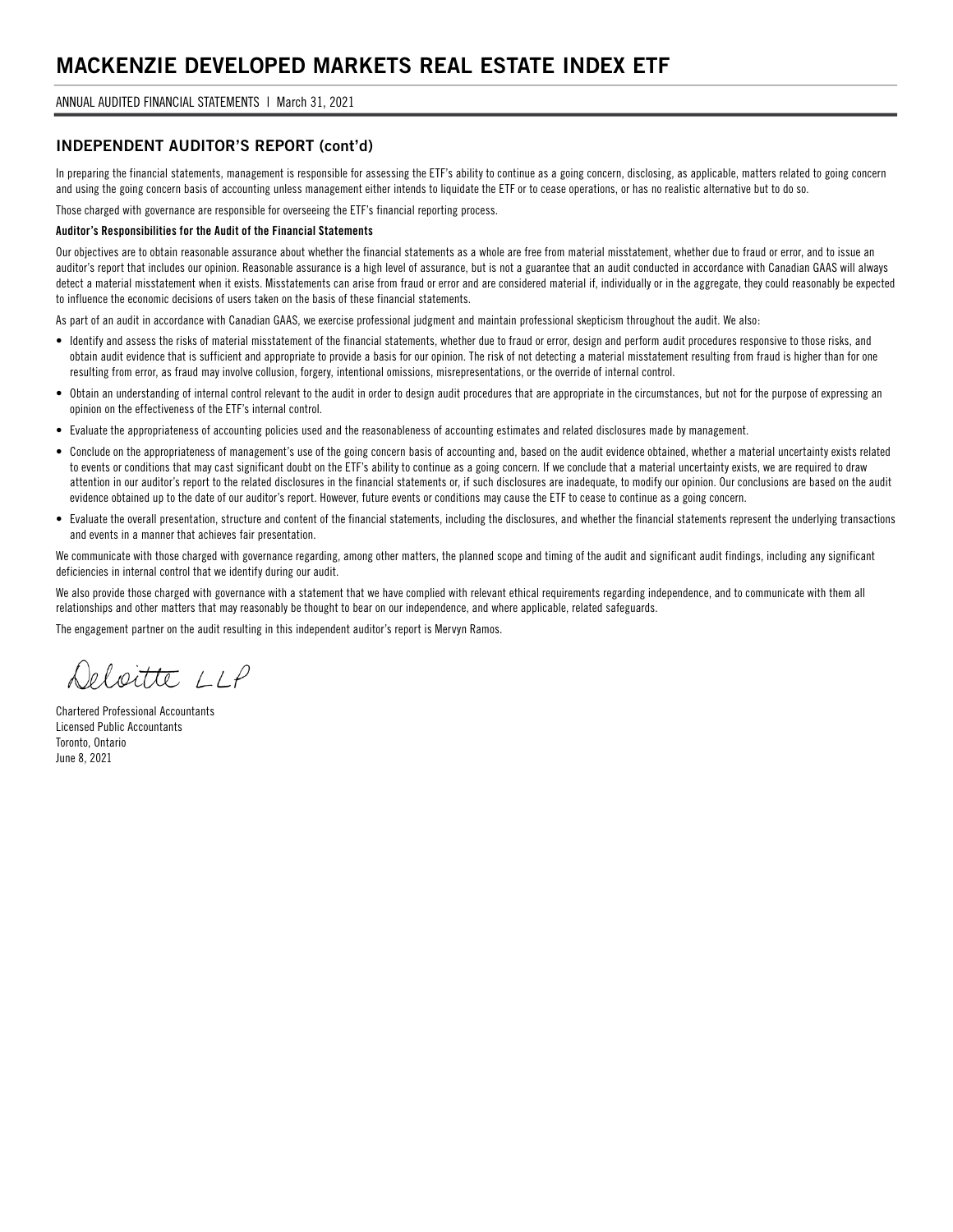ANNUAL AUDITED FINANCIAL STATEMENTS | March 31, 2021

*at March 31 (in \$ 000 except per unit amounts)*

| 2021<br>\$ |
|------------|
|            |
|            |
| 5,547      |
| 9          |
| 19         |
|            |
|            |
| 4          |
| 5.579      |
|            |

# **LIABILITIES**

| Net assets attributable to unitholders     | 5.570 |
|--------------------------------------------|-------|
| <b>Total liabilities</b>                   |       |
| Due to manager                             | q     |
| Accounts payable for units redeemed        |       |
| Accounts payable for investments purchased |       |
| <b>Current liabilities</b>                 |       |

# **STATEMENT OF FINANCIAL POSITION STATEMENT OF COMPREHENSIVE INCOME**

*for the period ended March 31 (in \$ 000 except per unit amounts)*

|                                                      | 2021<br>\$ |
|------------------------------------------------------|------------|
| Income                                               |            |
| Dividends                                            | 114        |
| Other changes in fair value of investments and other |            |
| net assets                                           |            |
| Net realized gain (loss)                             | (1)        |
| Net unrealized gain (loss)                           | 541        |
| Total income (loss)                                  | 654        |
|                                                      |            |
| Expenses (note 6)                                    |            |
| Management fees                                      | 13         |
| Commissions and other portfolio transaction costs    | 9          |
| Independent Review Committee fees                    |            |
| <b>Expenses before amounts absorbed by Manager</b>   | 22         |
| Expenses absorbed by Manager                         | 4          |
| Net expenses                                         | 18         |
| Increase (decrease) in net assets attributable to    |            |
| unitholders from operations before tax               | 636        |
| Foreign withholding taxes                            | 13         |
| Foreign income taxes paid (recovered)                |            |
| Increase (decrease) in net assets attributable to    |            |
| unitholders from operations                          | 623        |

**Increase (decrease) in net assets attributable to unitholders from operations (note 3)**

|           |          | amanonaoro mometoporaatono (noto o) |  |  |
|-----------|----------|-------------------------------------|--|--|
|           | per unit | per series                          |  |  |
|           | 2021     | 2021                                |  |  |
| CAD Units | 12.47    | 623                                 |  |  |
|           |          | 623                                 |  |  |

|                  | Net assets attributable to unitholders (note 3) |            |  |
|------------------|-------------------------------------------------|------------|--|
|                  | per unit                                        | per series |  |
|                  | 2021                                            | 2021       |  |
| <b>CAD Units</b> | 111.40                                          | 5.570      |  |
|                  |                                                 | 5,570      |  |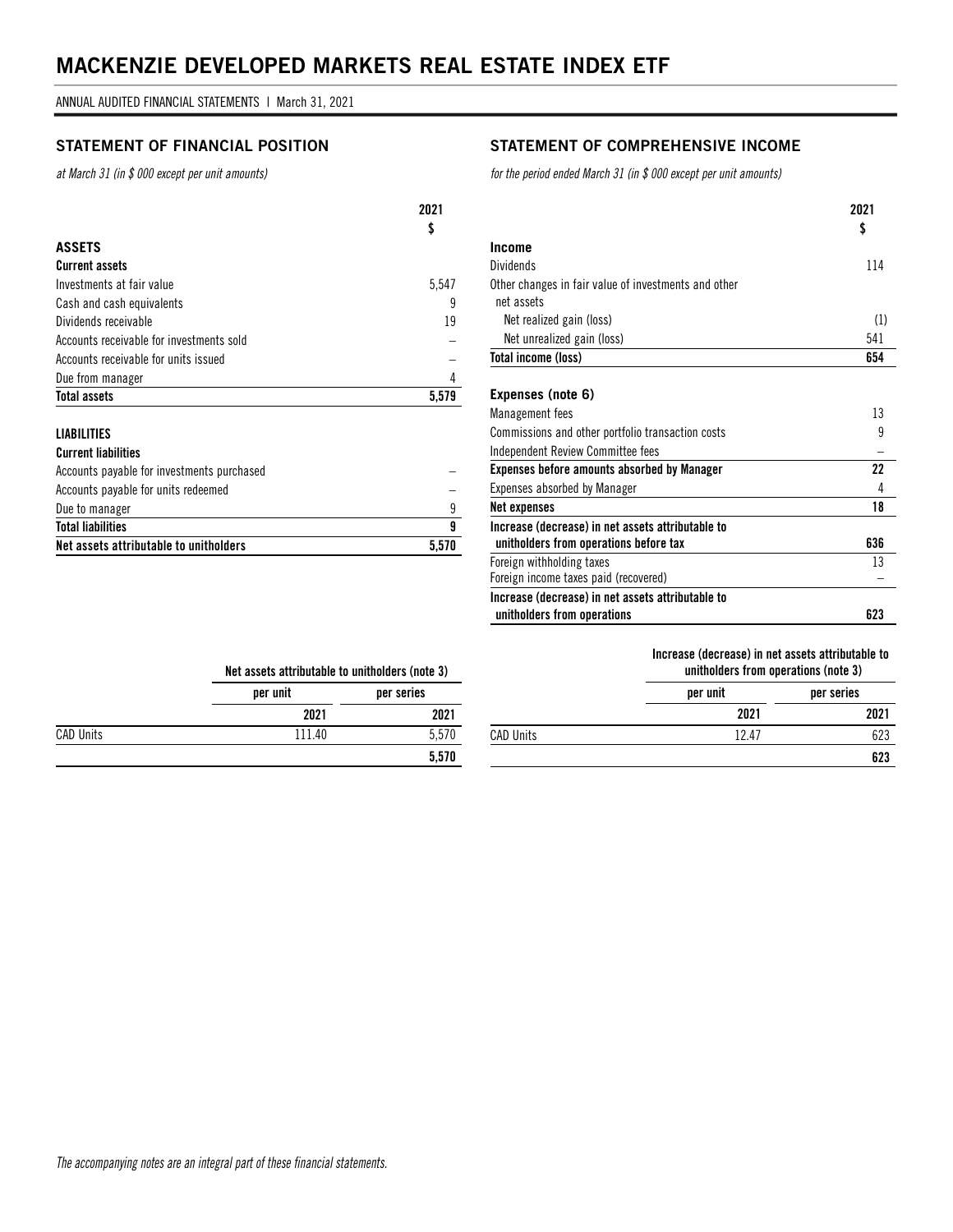# **STATEMENT OF CHANGES IN FINANCIAL POSITION**

*for the period ended March 31 (in \$ 000 except per unit amounts)*

|                                                   | 2021<br><b>CAD Units</b> |
|---------------------------------------------------|--------------------------|
| NET ASSETS ATTRIBUTABLE TO UNITHOLDERS            | \$                       |
| Beginning of period                               |                          |
| Increase (decrease) in net assets from operations | 623                      |
| Distributions paid to unitholders:                |                          |
| Investment income                                 | (54)                     |
| Capital gains                                     | (36)                     |
| Total distributions paid to unitholders           | (90)                     |
| Unit transactions:                                |                          |
| Proceeds from units issued                        | 5,001                    |
| Reinvested distributions                          | 36                       |
| Payments on redemption of units                   |                          |
| Total unit transactions                           | 5,037                    |
| Total increase (decrease) in net assets           | 5,570                    |
| End of period                                     | 5,570                    |
| Increase (decrease) in units (note 7):            | Units                    |
| Units outstanding – beginning of period           |                          |
| <b>Issued</b>                                     | 50                       |
| <b>Reinvested distributions</b>                   |                          |
| Redeemed                                          |                          |
| Units outstanding – end of period                 | 50                       |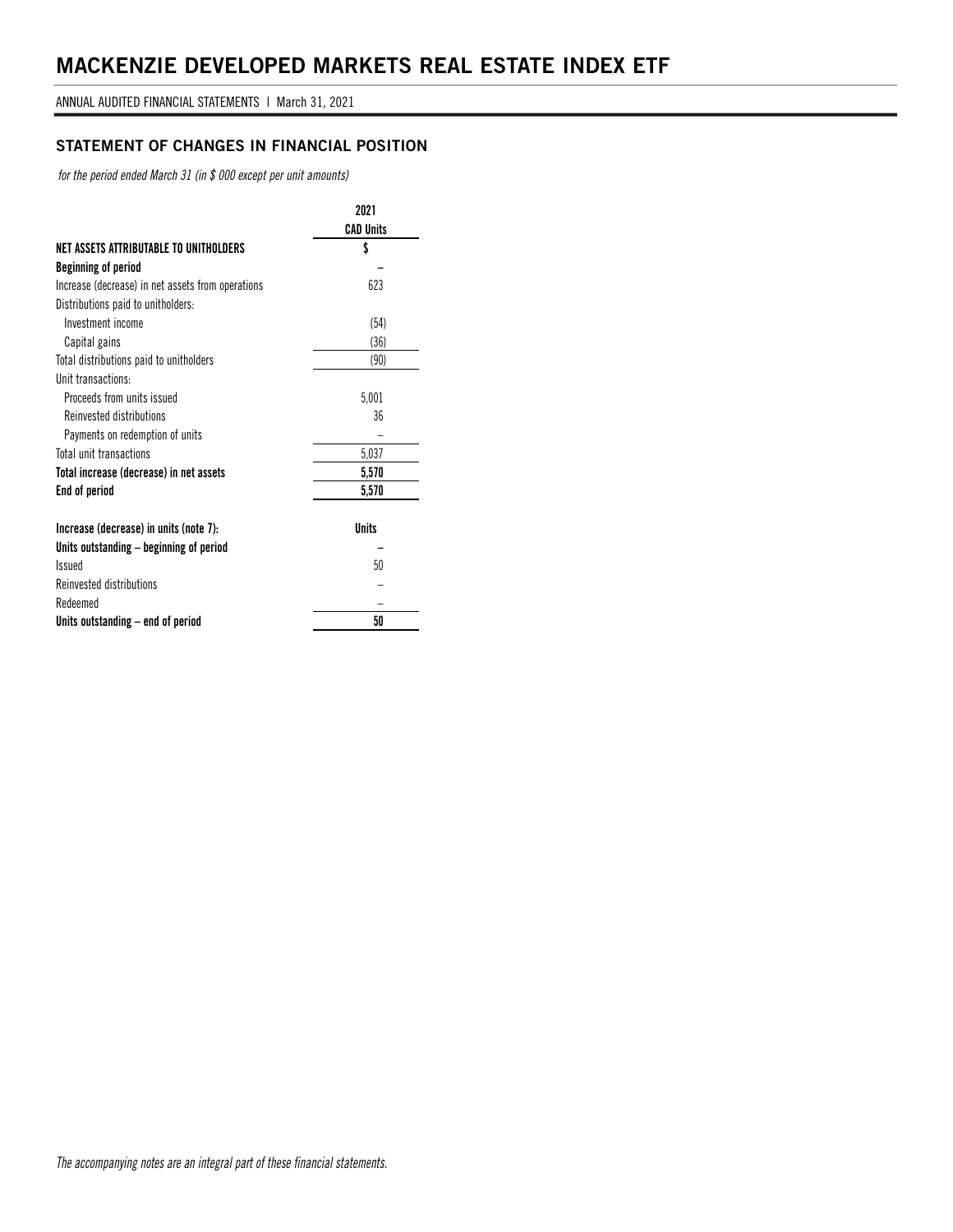# **STATEMENT OF CASH FLOWS**

*for the period ended March 31 (in \$ 000 except per unit amounts)*

|                                                                      | 2021     |
|----------------------------------------------------------------------|----------|
|                                                                      | \$       |
| Cash flows from operating activities                                 |          |
| Net increase (decrease) in net assets attributable to                |          |
| unitholders from operations                                          | 623      |
| Adjustments for:                                                     |          |
| Net realized loss (gain) on investments                              | 1        |
| Change in net unrealized loss (gain) on investments                  | (541)    |
| Purchase of investments                                              | (5,304)  |
| Proceeds from sale and maturity of investments                       | 298      |
| Change in dividends receivable                                       | (19)     |
| Change in due from manager                                           | (4)      |
| Change in due to manager                                             | 9        |
| Net cash from operating activities                                   | (4, 937) |
|                                                                      |          |
| Cash flows from financing activities                                 |          |
| Proceeds from units issued                                           | 5,001    |
| Payments on redemption of units                                      |          |
| Distributions paid net of reinvestments                              | (54)     |
| Net cash from financing activities                                   | 4,947    |
| Net increase (decrease) in cash and cash equivalents                 | 10       |
| Cash and cash equivalents at beginning of period                     |          |
| Effect of exchange rate fluctuations on cash and cash                |          |
| equivalents                                                          | (1)      |
| Cash and cash equivalents at end of period                           | g        |
|                                                                      |          |
| Cash                                                                 | 9        |
| Cash equivalents                                                     |          |
| Cash and cash equivalents at end of period                           | g        |
|                                                                      |          |
| Supplementary disclosures on cash flow from operating<br>activities: |          |
| Dividends received                                                   | 95       |
| Foreign taxes paid                                                   | 13       |
| Interest received                                                    |          |
|                                                                      |          |
| Interest paid                                                        |          |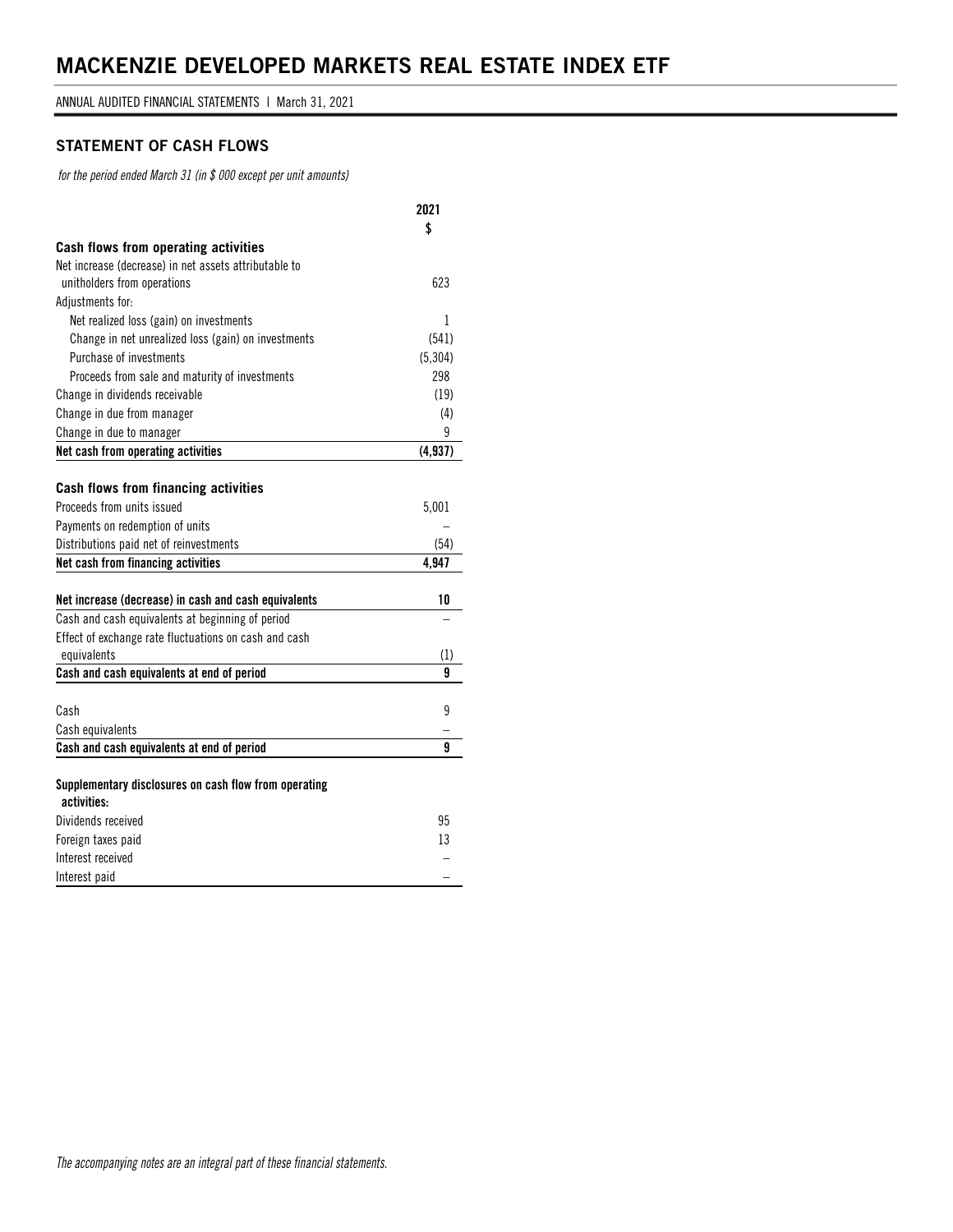ANNUAL AUDITED FINANCIAL STATEMENTS | March 31, 2021

# **SCHEDULE OF INVESTMENTS**

|                                                            | Country               | <b>Sector</b>      | Par Value/<br>No. of<br><b>Shares/Units</b> | Average<br>Cost<br>(\$000) | Fair<br>Value<br>(\$000) |
|------------------------------------------------------------|-----------------------|--------------------|---------------------------------------------|----------------------------|--------------------------|
| <b>EQUITIES</b>                                            |                       |                    |                                             |                            |                          |
| Abacus Property Group Stapled Securities                   | Australia             | Real Estate        | 927                                         | 3                          | 2                        |
| <b>Acadia Realty Trust</b>                                 | <b>United States</b>  | <b>Real Estate</b> | 175                                         | 3                          | 4                        |
| ADO Properties SA                                          | Germany               | Real Estate        | 233                                         | 8                          | 8                        |
| Advance Residence Investment Corp.                         | Japan                 | Real Estate        | 3                                           | 12                         | 12                       |
| Aedifica SA                                                | Belgium               | <b>Real Estate</b> | 68                                          | 10                         | $10\,$                   |
| AEON Mall Co. Ltd.                                         | Japan                 | <b>Real Estate</b> | 195                                         | 4                          | 4                        |
| AEON REIT Investment Corp.                                 | Japan                 | Real Estate        | 3                                           | 5                          | $\overline{5}$           |
| AFI Properties Ltd                                         | <b>Israel</b>         | <b>Real Estate</b> | 74                                          | 3                          | 3                        |
| AGNC Investment Corp.                                      | <b>United States</b>  | <b>Financials</b>  | 1,100                                       | 20                         | 23                       |
| Agree Realty Corp.                                         | <b>United States</b>  | <b>Real Estate</b> | 111                                         | 9                          | $\boldsymbol{9}$         |
| Airport City Ltd.                                          | <b>Israel</b>         | <b>Real Estate</b> | 134                                         | $\overline{c}$             | $\overline{2}$           |
| Alexander & Baldwin Inc.                                   | <b>United States</b>  | <b>Real Estate</b> | 139                                         | 3                          | $\mathfrak{Z}$           |
| Alexander's Inc.                                           | <b>United States</b>  | Real Estate        | 4                                           | 1                          | $\mathbf{1}$             |
| Alexandria Real Estate Equities Inc.                       | <b>United States</b>  | <b>Real Estate</b> | 283                                         | 60                         | 58                       |
| Allied Properties Real Estate Investment Trust             | Canada                | Real Estate        | 257                                         | 9                          | $10\,$                   |
| Allreal Holding AG                                         | Switzerland           | <b>Real Estate</b> | 29                                          | 8                          | $\overline{7}$           |
| Alony Hetz Properties & Investments Ltd.                   | <b>Israel</b>         | <b>Real Estate</b> | 299                                         | 5                          | $5\,$                    |
| alstria office REIT-AG                                     | Germany               | <b>Real Estate</b> | 347                                         | $\overline{7}$             | $\overline{7}$           |
| American Assets Trust Inc.                                 | <b>United States</b>  | Real Estate        | 95                                          | 3                          | 4                        |
| American Campus Communities Inc.                           | <b>United States</b>  | <b>Real Estate</b> | 280                                         | 13                         | 15                       |
| American Homes 4 Rent Class A                              | <b>United States</b>  | Real Estate        | 553                                         | 20                         | 23                       |
| American Tower Corp. Class A                               | <b>United States</b>  | <b>Real Estate</b> | 904                                         | 286                        | 273                      |
| <b>Americold Realty Trust</b>                              | <b>United States</b>  | <b>Real Estate</b> | 515                                         | 24                         | 25                       |
| Amot Investments Ltd.                                      | <b>Israel</b>         | <b>Real Estate</b> | 402                                         | 3                          | $\mathbf{3}$             |
| Annaly Capital Management Inc.                             | <b>United States</b>  | Financials         | 2,854                                       | 27                         | 31                       |
| Apartment Income Real Estate Investment Trust Corp.        | <b>United States</b>  | <b>Real Estate</b> | 304                                         | 14                         | 16                       |
| Apollo Commercial Real Estate Finance Inc.                 | <b>United States</b>  | <b>Financials</b>  | 285                                         | 3                          | 5                        |
| Apple Hospitality REIT Inc.                                | <b>United States</b>  | <b>Real Estate</b> | 427                                         | 5                          | 8                        |
| Arbor Realty Trust Inc.                                    | <b>United States</b>  | <b>Financials</b>  | 237                                         | 4                          | 5                        |
| Aroundtown SA                                              | Germany               | Real Estate        | 2,048                                       | 14                         | 18                       |
| Ascendas Real Estate Investment Trust                      | Singapore             | Real Estate        | 6,762                                       | 21                         | 19                       |
| <b>Ascott Trust</b>                                        | Singapore             | <b>Real Estate</b> | 3,783                                       | 3                          | 4                        |
| Assura PLC                                                 | <b>United Kingdom</b> | <b>Real Estate</b> | 5,456                                       | $\overline{1}$             | $\overline{7}$           |
| Atrium Ljungberg AB                                        | Sweden                | Real Estate        | 95                                          | $\overline{c}$             | $\overline{2}$           |
| AvalonBay Communities Inc.                                 | <b>United States</b>  | <b>Real Estate</b> | 285                                         | 56                         | 66                       |
| Azrieli Group Ltd.                                         | <b>Israel</b>         | <b>Real Estate</b> | 75                                          | 6                          | $6\phantom{.}6$          |
| Befimmo SCA Sicafi                                         | Belgium               | Real Estate        | 55                                          | 3                          | $\sqrt{3}$               |
| Big Shopping Centers Ltd.                                  | Israel                | Real Estate        | 12                                          | $\boldsymbol{2}$           | $\overline{2}$           |
| Big Yellow Group PLC                                       | <b>United Kingdom</b> | Real Estate        | 339                                         | $\boldsymbol{6}$           | $\overline{7}$           |
| Blackstone Mortgage Trust Inc.                             | <b>United States</b>  | Financials         | 282                                         | 8                          | 11                       |
| Boardwalk Real Estate Investment Trust                     | Canada                | Real Estate        | 54                                          | 2                          | $\overline{2}$           |
| Boston Properties Inc.                                     | <b>United States</b>  | <b>Real Estate</b> | 292                                         | 31                         | 37                       |
| <b>Brandywine Realty Trust</b>                             | <b>United States</b>  | Real Estate        | 344                                         | 5                          | $6\phantom{.}6$          |
| The British Land Co. PLC                                   | <b>United Kingdom</b> | Real Estate        | 1,721                                       | $10\,$                     | 15                       |
| <b>Brixmor Property Group Inc.</b>                         | <b>United States</b>  | Real Estate        | 604                                         | 9                          | 15                       |
| Broadmark Realty Capital Inc.                              | <b>United States</b>  | Financials         | 257                                         | 3                          | 3                        |
| <b>BWP Trust</b>                                           | Australia             | Real Estate        | 995                                         | 4                          | 4                        |
| CA Immobilien Anlagen AG                                   | Austria               | Real Estate        | 134                                         | 5                          | $\overline{7}$           |
| <b>Camden Property Trust</b>                               | <b>United States</b>  | Real Estate        | 197                                         | 23                         | 27                       |
| Canadian Apartment Properties Real Estate Investment Trust | Canada                | <b>Real Estate</b> | 348                                         | 16                         | 19                       |
| Capital & Counties Properties PLC                          | <b>United Kingdom</b> | Real Estate        | 1,665                                       | 3                          | 5                        |
| CapitaLand Ltd.                                            | Singapore             | Real Estate        | 5,262                                       | 14                         | 19                       |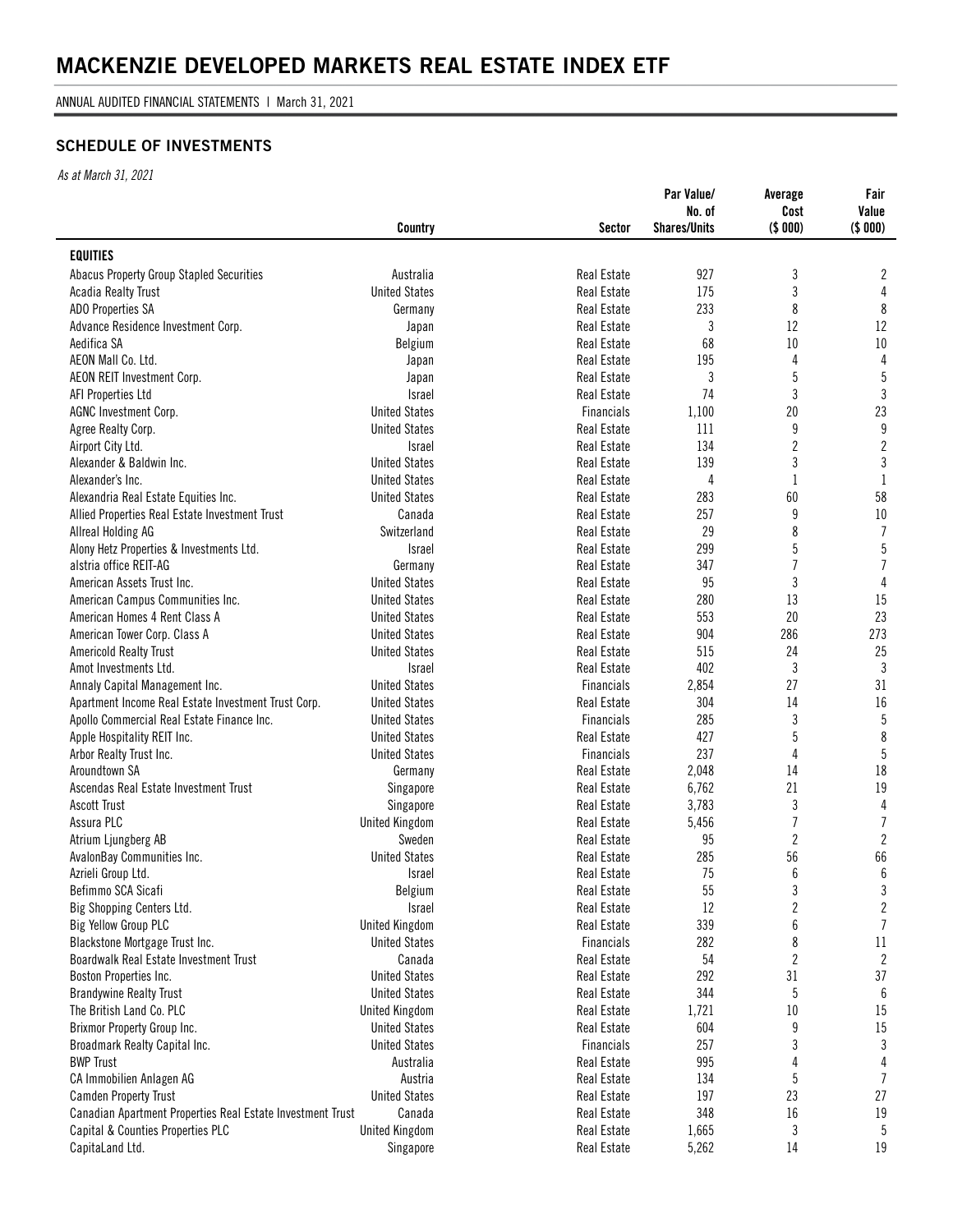ANNUAL AUDITED FINANCIAL STATEMENTS | March 31, 2021

# **SCHEDULE OF INVESTMENTS (cont'd)**

|                                                | Country               | <b>Sector</b>      | Par Value/<br>No. of<br><b>Shares/Units</b> | Average<br>Cost<br>(\$000) | Fair<br>Value<br>(\$000) |
|------------------------------------------------|-----------------------|--------------------|---------------------------------------------|----------------------------|--------------------------|
| <b>EQUITIES (cont'd)</b>                       |                       |                    |                                             |                            |                          |
| CapitaLand Mall Integrated Commercial Trust    | Singapore             | Real Estate        | 9,165                                       | 18                         | 19                       |
| CapitaLand Retail China Trust                  | Singapore             | Real Estate        | 1,977                                       | 3                          | $\mathbf{3}$             |
| CareTrust REIT Inc.                            | <b>United States</b>  | Real Estate        | 182                                         | 4                          | 5                        |
| Castellum AB                                   | Sweden                | Real Estate        | 476                                         | 14                         | 13                       |
| Catena AB                                      | Sweden                | Real Estate        | 52                                          | 3                          | $\mathbf{3}$             |
| CBRE Group Inc. Class A                        | <b>United States</b>  | Real Estate        | 659                                         | 40                         | 66                       |
| Centuria Industrial REIT                       | Australia             | Real Estate        | 956                                         | 3                          | $\mathfrak{Z}$           |
| <b>Champion Real Estate Investment Trust</b>   | Hong Kong             | Real Estate        | 3,887                                       | 3                          | $\mathbf{3}$             |
| <b>Charter Hall Group</b>                      | Australia             | Real Estate        | 952                                         | 11                         | 12                       |
| Charter Hall Long WALE REIT                    | Australia             | Real Estate        | 1,169                                       | $6\phantom{.}6$            | $5\,$                    |
| <b>Charter Hall Retail REIT</b>                | Australia             | Real Estate        | 925                                         | 3                          | $\mathfrak{Z}$           |
| <b>Chartwell Retirement Residences</b>         | Canada                | <b>Health Care</b> | 428                                         | 4                          | $5\phantom{.0}$          |
| Chimera Investment Corp.                       | <b>United States</b>  | Financials         | 464                                         | 5                          | $\overline{I}$           |
| Choice Properties Real Estate Investment Trust | Canada                | Real Estate        | 481                                         | 6                          | $\boldsymbol{7}$         |
| City Developments Ltd.                         | Singapore             | Real Estate        | 1,168                                       | 9                          | $\boldsymbol{9}$         |
| Citycon OYJ                                    | Finland               | Real Estate        | 177                                         | $\overline{2}$             | $\overline{2}$           |
| CK Asset Holdings Ltd.                         | Hong Kong             | Real Estate        | 4,845                                       | 32                         | 37                       |
| Cofinimmo                                      | Belgium               | Real Estate        | 52                                          | 10                         | $10\,$                   |
| Colliers International Group Inc.              | Canada                | Real Estate        | 64                                          | $6\,$                      | 8                        |
| Colony NorthStar Inc. Class A                  | <b>United States</b>  | Real Estate        | 967                                         | 5                          | 8                        |
| Columbia Properties Trust Inc.                 | <b>United States</b>  | Real Estate        | 232                                         | 3                          | $5\,$                    |
| CoreSite Realty Corp.                          | <b>United States</b>  | Real Estate        | 87                                          | 14                         | 13                       |
| Corporate Office Properties Trust              | <b>United States</b>  | Real Estate        | 228                                         | $\overline{7}$             | 8                        |
| Cousins Properties Inc.                        | <b>United States</b>  | Real Estate        | 302                                         | 11                         | 13                       |
| Covivio                                        | France                | Real Estate        | 118                                         | $10\,$                     | 13                       |
| Cromwell European Real Estate Investment Trust | France                | Real Estate        | 2,685                                       | $\sqrt{2}$                 | $\mathbf{2}$             |
| <b>Cromwell Property Group</b>                 | Australia             | Real Estate        | 3,133                                       | 3                          | $\mathbf{2}$             |
| Crown Castle International Corp.               | <b>United States</b>  | Real Estate        | 877                                         | 185                        | 191                      |
| CT Real Estate Investment Trust                | Canada                | Real Estate        | 142                                         | $\overline{c}$             | $\overline{2}$           |
| CubeSmart                                      | <b>United States</b>  | Real Estate        | 398                                         | 17                         | 19                       |
| Cushman & Wakefield PLC                        | <b>United States</b>  | Real Estate        | 227                                         | 3                          | 5                        |
| CyrusOne Inc.                                  | <b>United States</b>  | Real Estate        | 245                                         | 23                         | 21                       |
| Daibiru Corp.                                  | Japan                 | Real Estate        | 97                                          | 2                          | $\overline{2}$           |
| Daito Trust Construction Co. Ltd.              | Japan                 | Real Estate        | 132                                         | 16                         | 19                       |
| Daiwa House Industry Co. Ltd.                  | Japan                 | Real Estate        | 1,227                                       | 44                         | 45                       |
| Daiwa House REIT Investment Corp.              | Japan                 | Real Estate        | 4                                           | 13                         | 14                       |
| Derwent London PLC                             | <b>United Kingdom</b> | Real Estate        | 219                                         | $\boldsymbol{9}$           | 12                       |
| Deutsche Euroshop AG                           | Germany               | Real Estate        | 97                                          | 3                          | 3                        |
| Deutsche Wohnen AG                             | Germany               | Real Estate        | 704                                         | 47                         | 41                       |
| <b>Dexus Property Group</b>                    | Australia             | Real Estate        | 2,227                                       | 19                         | 21                       |
| DiamondRock Hospitality Co.                    | <b>United States</b>  | <b>Real Estate</b> | 401                                         | 4                          | $5\phantom{.0}$          |
| DIC Asset AG                                   | Germany               | Real Estate        | 83                                          | $\overline{2}$             | $\mathbf{2}$             |
| Digital Realty Trust Inc.                      | <b>United States</b>  | Real Estate        | 570                                         | 108                        | 102                      |
| Dios Fastigheter AB                            | Sweden                | <b>Real Estate</b> | 172                                         | $\overline{\mathbf{c}}$    | $\overline{2}$           |
| Douglas Emmett Inc.                            | <b>United States</b>  | Real Estate        | 342                                         | 11                         | 13                       |
| Dream Industrial Real Estate Investment Trust  | Canada                | <b>Real Estate</b> | 299                                         | 3                          | 4                        |
| Duke Realty Corp.                              | <b>United States</b>  | Real Estate        | 761                                         | 36                         | 40                       |
| Easterly Government Properties Inc.            | <b>United States</b>  | Real Estate        | 166                                         | 5                          | 4                        |
| EastGroup Properties Inc.                      | <b>United States</b>  | Real Estate        | 79                                          | 13                         | 14                       |
| Empire State Realty Trust Inc.                 | <b>United States</b>  | Real Estate        | 350                                         | 4                          | 5                        |
| Entra ASA                                      | Norway                | Real Estate        | 373                                         | 7                          | $10\,$                   |
| <b>EPR Properties</b>                          | <b>United States</b>  | Real Estate        | 151                                         | 5                          | 9                        |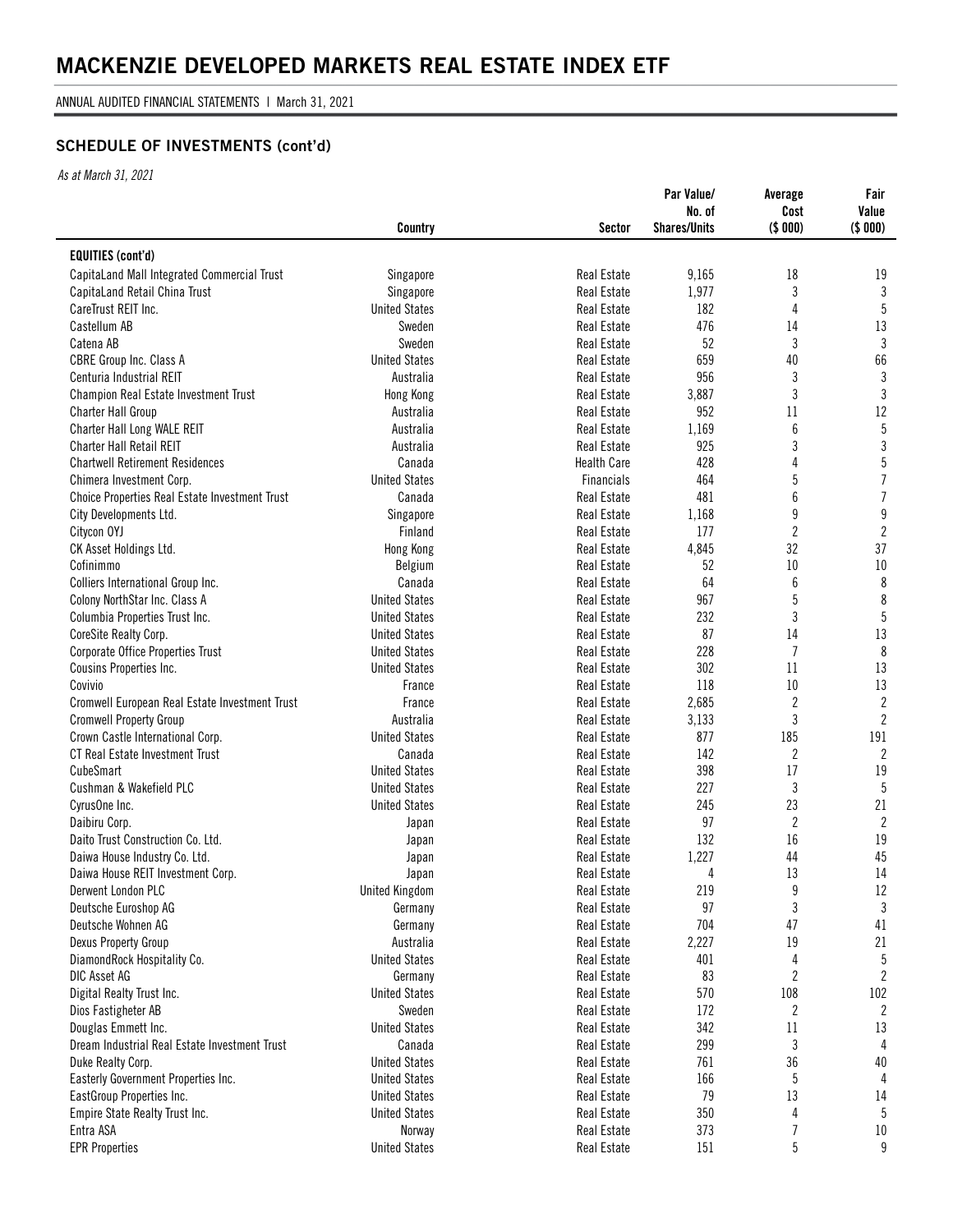ANNUAL AUDITED FINANCIAL STATEMENTS | March 31, 2021

# **SCHEDULE OF INVESTMENTS (cont'd)**

|                                                          | Country                           | <b>Sector</b>                                       | Par Value/<br>No. of<br><b>Shares/Units</b> | Average<br>Cost<br>(\$000) | Fair<br>Value<br>(\$000) |
|----------------------------------------------------------|-----------------------------------|-----------------------------------------------------|---------------------------------------------|----------------------------|--------------------------|
| <b>EQUITIES (cont'd)</b>                                 |                                   |                                                     |                                             |                            |                          |
| Equinix Inc.                                             | <b>United States</b>              | Real Estate                                         | 181                                         | 178                        | 156                      |
| <b>Equity Commonwealth</b>                               | <b>United States</b>              | Real Estate                                         | 234                                         | 9                          | 8                        |
| Equity Lifestyle Properties Inc.                         | <b>United States</b>              | Real Estate                                         | 341                                         | 28                         | 27                       |
| <b>Equity Residential</b>                                | <b>United States</b>              | Real Estate                                         | 752                                         | 51                         | 68                       |
| ESR Cayman Ltd.                                          | China                             | Real Estate                                         | 3,541                                       | 15                         | 15                       |
| Essential Properties Realty Trust Inc.                   | <b>United States</b>              | Real Estate                                         | 212                                         | 5                          | 6                        |
| Essex Property Trust Inc.                                | <b>United States</b>              | Real Estate                                         | 133                                         | 35                         | 45                       |
| Ever Sunshine Lifestyle Services Group Ltd.              | China                             | Industrials                                         | 1,287                                       | 3                          | $\overline{4}$           |
| Extra Space Storage Inc.                                 | <b>United States</b>              | Real Estate                                         | 263                                         | 37                         | 44                       |
| Fabege AB                                                | Sweden                            | Real Estate                                         | 546                                         | 10                         | 9                        |
| Fastighets AB Balder                                     | Sweden                            | Real Estate                                         | 203                                         | 13                         | 13                       |
| <b>Federal Realty Investment Trust</b>                   | <b>United States</b>              | Real Estate                                         | 154                                         | 15                         | $20\,$                   |
| First Capital Real Estate Investment Trust               | Canada                            | Real Estate                                         | 414                                         | 5                          | $\overline{1}$           |
| First Industrial Realty Trust Inc.                       | <b>United States</b>              | Real Estate                                         | 262                                         | 14                         | 15                       |
| FirstService Corp.                                       | Canada                            | <b>Real Estate</b>                                  | 76                                          | 13                         | 14                       |
| Fortune Real Estate Investment Trust                     | Hong Kong                         | Real Estate                                         | 3,160                                       | 4                          | $\overline{4}$           |
| Four Corners Property Trust Inc.                         | <b>United States</b>              | Real Estate                                         | 149                                         | 5                          | $\overline{5}$           |
| <b>Frasers Centrepoint Trust</b>                         | Singapore                         | Real Estate                                         | 2,050                                       | 5                          | $5\phantom{.0}$          |
| Frasers Logistics & Industrial Trust                     |                                   | Real Estate                                         | 5,523                                       | 8                          | $\overline{7}$           |
| Gaming and Leisure Properties Inc.                       | Singapore<br><b>United States</b> | Real Estate                                         | 445                                         | 22                         | 24                       |
| Gecina SA                                                | France                            | Real Estate                                         | 105                                         | 17                         | 18                       |
| Gemdale Properties and Investment Corp. Ltd.             | China                             | Real Estate                                         | 12,315                                      | 3                          | $\mathbf{2}$             |
| Global Net Lease Inc.                                    | <b>United States</b>              | Real Estate                                         | 183                                         | 4                          | $\overline{4}$           |
| <b>GLP J-REIT</b>                                        | Japan                             | Real Estate                                         | 8                                           | 17                         | 17                       |
| Goodman Group                                            | Australia                         | Real Estate                                         | 3,662                                       | 63                         | 64                       |
| Goodman Property Trust                                   | New Zealand                       | Real Estate                                         | 2,733                                       | 5                          | 5                        |
| <b>GPT Group Stapled Securities</b>                      | Australia                         | <b>Real Estate</b>                                  | 3,985                                       | 15                         | 18                       |
| <b>Grainger PLC</b>                                      | <b>United Kingdom</b>             | Real Estate                                         | 1,380                                       | 7                          | $6\,$                    |
| Grand City Properties SA                                 | Germany                           | Real Estate                                         | 217                                         | $\overline{1}$             | $\overline{1}$           |
| Granite Real Estate Investment Trust                     | Canada                            | Real Estate                                         | 126                                         | 10                         | 10                       |
| <b>Great Portland Estates PLC</b>                        | <b>United Kingdom</b>             | Real Estate                                         | 517                                         | 5                          | $6\,$                    |
| Growthpoint Properties Australia Ltd.                    | Australia                         | Real Estate                                         | 583                                         | $\sqrt{2}$                 | $\mathbf{2}$             |
| <b>GZI Real Estate Investment Trust</b>                  | Hong Kong                         | Real Estate                                         | 3,230                                       | 2                          | $\overline{c}$           |
| H&R Real Estate Investment Trust                         | Canada                            | Real Estate                                         | 576                                         | 5                          | $\,8\,$                  |
| Hammerson PLC                                            | <b>United Kingdom</b>             | Real Estate                                         | 6,335                                       | $\overline{c}$             | $\sqrt{4}$               |
| Hang Lung Development Co.                                | Hong Kong                         | Real Estate                                         | 1,683                                       | 5                          | 5                        |
| Hang Lung Properties Ltd.                                | Hong Kong                         | Real Estate                                         | 3,746                                       | 13                         | 12                       |
| Hannon Armstrong Sustainable Infrastructure Capital Inc. | <b>United States</b>              | Financials                                          | 150                                         | 8                          | 11                       |
| Healthcare Realty Trust Inc.                             | <b>United States</b>              | Real Estate                                         | 276                                         | 11                         | 11                       |
| Healthcare Trust of America Inc.                         | <b>United States</b>              | <b>Real Estate</b>                                  | 446                                         | 15                         | 15                       |
| Healthpeak Properties Inc.                               | <b>United States</b>              | Real Estate                                         | 1,101                                       | 38                         | 44                       |
| Heiwa Real Estate Co. Ltd.                               |                                   | Real Estate                                         | 64                                          | 3                          | 3                        |
| Henderson Land Development Co. Ltd.                      | Japan                             |                                                     |                                             | 13                         | 15                       |
|                                                          | Hong Kong<br><b>United States</b> | <b>Real Estate</b><br><b>Real Estate</b>            | 2,692<br>210                                | 9                          | 11                       |
| Highwoods Properties Inc.<br>Hilton Grand Vacations Inc. |                                   |                                                     | 172                                         | 5                          |                          |
|                                                          | <b>United States</b>              | <b>Consumer Discretionary</b><br><b>Real Estate</b> |                                             |                            | 8                        |
| Hongkong Land Holdings Ltd.                              | Hong Kong                         |                                                     | 2,372                                       | 11                         | 15                       |
| Hopson Development Holdings Ltd.                         | China                             | <b>Real Estate</b>                                  | 1,228                                       | 4                          | 6                        |
| Host Hotels & Resorts Inc.                               | <b>United States</b>              | Real Estate                                         | 1,429                                       | 20                         | $30\,$                   |
| Howard Hughes Corp.                                      | <b>United States</b>              | Real Estate                                         | 89                                          | 7                          | 11                       |
| Hudson Pacific Properties Inc.                           | <b>United States</b>              | Real Estate                                         | 307                                         | 9                          | 10                       |
| Hufvudstaden AB A                                        | Sweden                            | Real Estate                                         | 227                                         | 4                          | 4                        |
| Hulic Co. Ltd.                                           | Japan                             | Real Estate                                         | 675                                         | 8                          | $10\,$                   |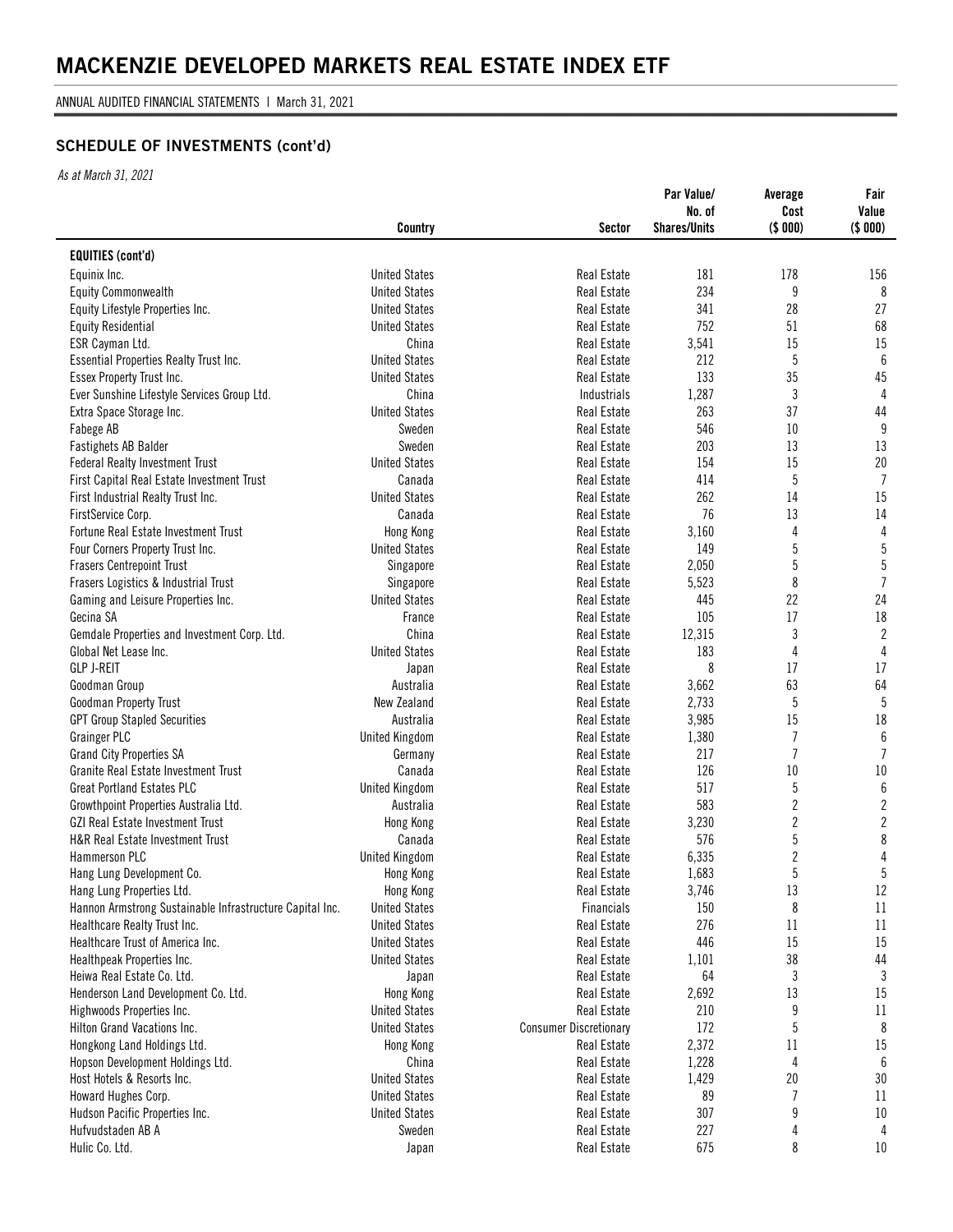ANNUAL AUDITED FINANCIAL STATEMENTS | March 31, 2021

# **SCHEDULE OF INVESTMENTS (cont'd)**

|                                                   | Country               | <b>Sector</b>      | Par Value/<br>No. of<br><b>Shares/Units</b> | Average<br>Cost<br>(\$000) | Fair<br>Value<br>(\$000) |
|---------------------------------------------------|-----------------------|--------------------|---------------------------------------------|----------------------------|--------------------------|
| <b>EQUITIES (cont'd)</b>                          |                       |                    |                                             |                            |                          |
| Hulic REIT Inc.                                   | Japan                 | Real Estate        | 2                                           | 3                          | 4                        |
| Hysan Development Co. Ltd.                        | Hong Kong             | Real Estate        | 1,234                                       | 5                          | $\boldsymbol{6}$         |
| <b>ICADE</b>                                      | France                | Real Estate        | 56                                          | 4                          | $5\,$                    |
| Ichigo Inc.                                       | Japan                 | Real Estate        | 514                                         | 2                          | $\boldsymbol{2}$         |
| Immofinanz AG                                     | Austria               | Real Estate        | 219                                         | 4                          | $\boldsymbol{6}$         |
| Independence Realty Trust Inc.                    | <b>United States</b>  | Real Estate        | 193                                         | 3                          | 4                        |
| Industrial & Infrastructure Fund Investment Corp. | Japan                 | Real Estate        | $\overline{4}$                              | 9                          | 9                        |
| Industrial Buildings Corp. Ltd.                   | Israel                | Real Estate        | 1,362                                       | 4                          | 4                        |
| Industrial Logistics Properties Trust             | <b>United States</b>  | Real Estate        | 132                                         | 4                          | 4                        |
| Ingenia Communities Group                         | Australia             | Real Estate        | 562                                         | 3                          | $\mathfrak{z}$           |
| Inmobiliaria Colonial SOCIMI SA                   | Spain                 | Real Estate        | 830                                         | 9                          | 10                       |
| Innovative Industrial Properties Inc.             | <b>United States</b>  | Real Estate        | 44                                          | 7                          | $10\,$                   |
| InterRent Real Estate Investment Trust            | Canada                | Real Estate        | 262                                         | $\mathfrak{z}$             | 4                        |
| Invesco Office J-REIT Inc.                        | Japan                 | Real Estate        | 18                                          | 3                          | 4                        |
| Invincible Investment Corp.                       | Japan                 | Real Estate        | 12                                          | 5                          | 6                        |
| Invitation Homes Inc.                             | <b>United States</b>  | Real Estate        | 1,145                                       | 41                         | 46                       |
| Iron Mountain Inc.                                | <b>United States</b>  | Real Estate        | 585                                         | 21                         | 27                       |
| Japan Excellent Inc.                              | Japan                 | Real Estate        | $\sqrt{2}$                                  | 3                          | 3                        |
| Japan Hotel REIT Investment Corp.                 | Japan                 | Real Estate        | 9                                           | 5                          | $6\phantom{1}6$          |
| Japan Metropolitan Fund Investment Corp.          | Japan                 | Real Estate        | 14                                          | 15                         | 18                       |
| Japan Real Estate Investment Corp.                | Japan                 | Real Estate        | 3                                           | 22                         | 22                       |
| Japan Rental Housing Investments Inc.             | Japan                 | Real Estate        | 4                                           | $6\phantom{a}$             | 5                        |
| <b>JBG Smith Properties</b>                       | <b>United States</b>  | Real Estate        | 255                                         | 9                          | 10                       |
| Jones Lang LaSalle Inc.                           | <b>United States</b>  | Real Estate        | 104                                         | 13                         | 23                       |
| K Wah International Holdings Ltd.                 | Hong Kong             | Real Estate        | 2,201                                       | $\mathbf{1}$               | $\mathbf{1}$             |
| Kennedy-Wilson Holdings Inc.                      | <b>United States</b>  | Real Estate        | 250                                         | 5                          | $\boldsymbol{6}$         |
| Keppel DC REIT                                    | Singapore             | Real Estate        | 2,632                                       | 8                          | $\boldsymbol{7}$         |
| Keppel REIT                                       | Singapore             | Real Estate        | 3,872                                       | 4                          | $\sqrt{4}$               |
| Kerry Properties Ltd.                             | Hong Kong             | Real Estate        | 1,191                                       | 4                          | $\overline{5}$           |
| Killam Apartment Real Estate Investment Trust     | Canada                | Real Estate        | 206                                         | 3                          | $\overline{4}$           |
| Kilroy Realty Corp.                               | <b>United States</b>  | <b>Real Estate</b> | 232                                         | 16                         | 19                       |
| Kimco Realty Corp.                                | <b>United States</b>  | Real Estate        | 861                                         | 13                         | 20                       |
| Kite Realty Group Trust                           | <b>United States</b>  | Real Estate        | 171                                         | 4                          | 4                        |
| Kiwi Property Group Ltd.                          | New Zealand           | Real Estate        | 3,159                                       | 4                          | 3                        |
| Klepierre                                         | France                | Real Estate        | 453                                         | $\overline{1}$             | 13                       |
| Klovern AB Class B                                | Sweden                | Real Estate        | 1,260                                       | 3                          | 3                        |
| Kojamo OYJ                                        | Finland               | Real Estate        | 327                                         | $10\,$                     | 8                        |
| Kungsleden AB                                     | Sweden                | Real Estate        | 332                                         | 4                          | 4                        |
| Lamar Advertising Co. Class A                     | <b>United States</b>  | Real Estate        | 176                                         | 15                         | 21                       |
| <b>Land Securities Group PLC</b>                  | <b>United Kingdom</b> | <b>Real Estate</b> | 1,518                                       | 13                         | $18\,$                   |
| LaSalle Logiport REIT                             | Japan                 | <b>Real Estate</b> | 3                                           | 7                          | 6                        |
| <b>LEG Immobilien GmbH</b>                        | Germany               | Real Estate        | 146                                         | 28                         | 24                       |
| LendLease Group Stapled Securities                | Australia             | Real Estate        | 1,408                                       | $16\,$                     | 17                       |
| Lexington Realty Trust                            | <b>United States</b>  | <b>Real Estate</b> | 557                                         | 8                          | 8                        |
| Life Storage Inc.                                 | <b>United States</b>  | <b>Real Estate</b> | 148                                         | 14                         | 16                       |
| The Link Real Estate Investment Trust             | Hong Kong             | <b>Real Estate</b> | 4,263                                       | 46                         | 49                       |
| Londonmetric Property PLC                         | <b>United Kingdom</b> | <b>Real Estate</b> | 1,809                                       |                            | 7                        |
| LTC Properties Inc.                               | <b>United States</b>  | Real Estate        | 79                                          | 4                          | 4                        |
| LVGEM (China) Real Estate Investment Co. Ltd.     | China                 | Real Estate        | 3,429                                       | $\overline{c}$             | $\mathbf{1}$             |
| The Macerich Co.                                  | <b>United States</b>  | Real Estate        | 282                                         | 4                          | $\sqrt{4}$               |
| Mapletree Commercial Trust                        | Singapore             | Real Estate        | 4,575                                       | 9                          | 9                        |
| Mapletree Greater China Commercial Trust          | Singapore             | Real Estate        | 4,213                                       | 4                          | 4                        |
|                                                   |                       |                    |                                             |                            |                          |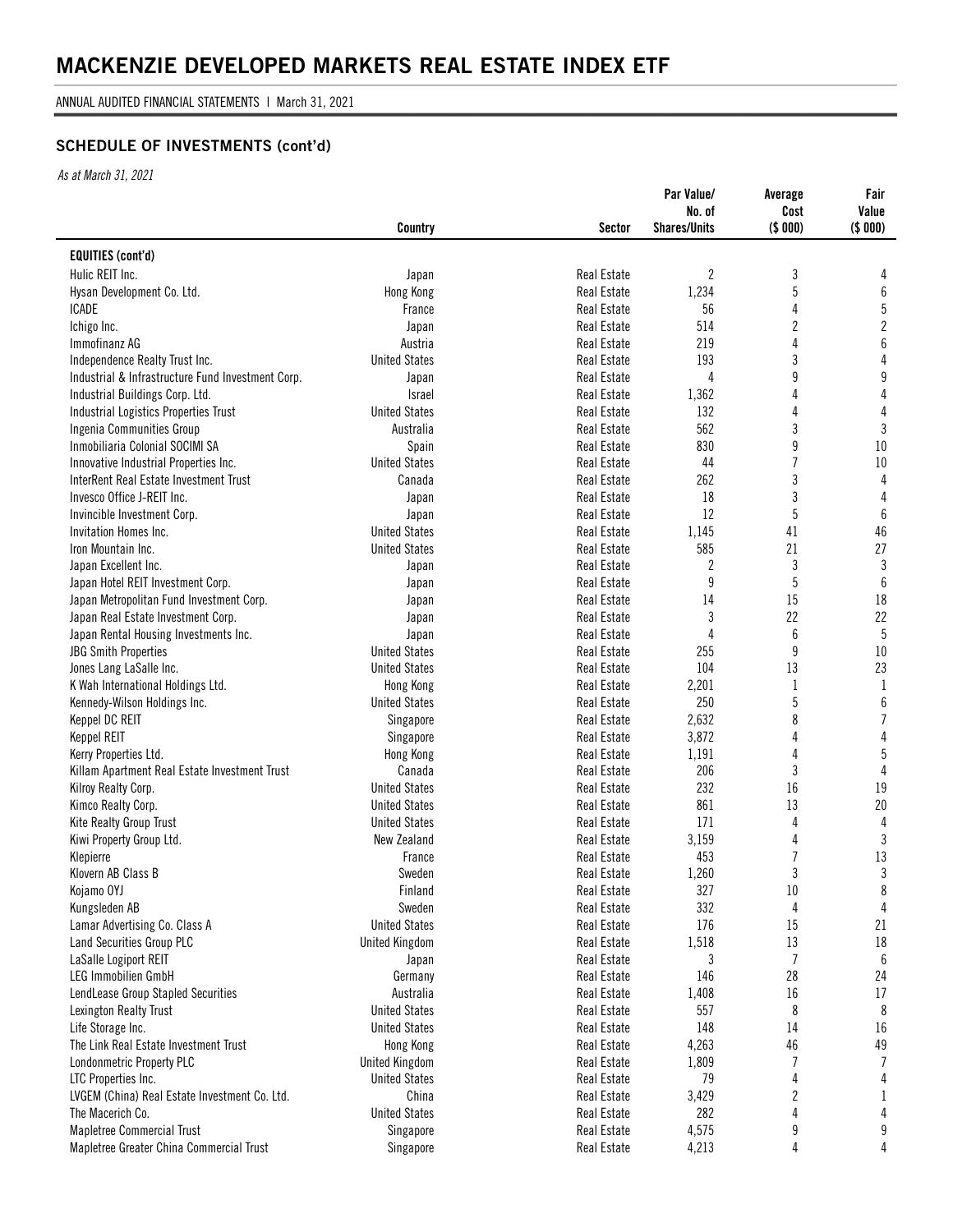ANNUAL AUDITED FINANCIAL STATEMENTS | March 31, 2021

# **SCHEDULE OF INVESTMENTS (cont'd)**

|                                                              | Country               | <b>Sector</b>                 | Par Value/<br>No. of<br><b>Shares/Units</b> | Average<br>Cost<br>(\$000) | Fair<br>Value<br>(\$000) |
|--------------------------------------------------------------|-----------------------|-------------------------------|---------------------------------------------|----------------------------|--------------------------|
| <b>EQUITIES (cont'd)</b>                                     |                       |                               |                                             |                            |                          |
| Mapletree Industrial Trust                                   | Singapore             | Real Estate                   | 3,480                                       | 11                         | 9                        |
| Mapletree Logistics Trust                                    | Singapore             | Real Estate                   | 5,703                                       | 11                         | 10                       |
| Marcus & Millichap Inc.                                      | <b>United States</b>  | Real Estate                   | 49                                          | $\overline{c}$             | $\overline{2}$           |
| Medical Properties Trust Inc.                                | <b>United States</b>  | Real Estate                   | 1,097                                       | 25                         | 29                       |
| Melisron Ltd.                                                | Israel                | Real Estate                   | 43                                          | 3                          | $\mathbf{3}$             |
| Merlin Properties Socimi SA                                  | Spain                 | Real Estate                   | 672                                         | $\overline{1}$             | 9                        |
| MFA Financial Inc.                                           | <b>United States</b>  | Financials                    | 892                                         | 3                          | $5\phantom{.0}$          |
|                                                              |                       |                               | 268                                         | $10\,$                     | 11                       |
| MGM Growth Properties LLC A                                  | <b>United States</b>  | Real Estate                   | 233                                         | 35                         | 42                       |
| Mid-America Apartment Communities Inc.                       | <b>United States</b>  | Real Estate                   |                                             |                            |                          |
| Mirvac Group Stapled Securities                              | Australia             | Real Estate                   | 8,045                                       | 16                         | 19                       |
| Mitsubishi Estate Co. Ltd.                                   | Japan                 | Real Estate                   | 2,438                                       | 50                         | 54                       |
| Mitsui Fudosan Co. Ltd.                                      | Japan                 | Real Estate                   | 1,822                                       | 44                         | 52                       |
| Mobimo Holding AG                                            | Switzerland           | Real Estate                   | 13                                          | 5                          | $\overline{5}$           |
| Monmouth Real Estate Investment Corp.                        | <b>United States</b>  | Real Estate                   | 189                                         | 3                          | 4                        |
| Montea SCA                                                   | Belgium               | <b>Real Estate</b>            | 28                                          | 4                          | 4                        |
| Mori Hills REIT Investment Corp.                             | Japan                 | Real Estate                   | 3                                           | 5                          | $\sqrt{5}$               |
| National Health Investors Inc.                               | <b>United States</b>  | Real Estate                   | 87                                          | $\overline{7}$             | 8                        |
| National Retail Properties Inc.                              | <b>United States</b>  | Real Estate                   | 353                                         | 16                         | $20\,$                   |
| National Storage Affiliates Trust                            | <b>United States</b>  | Real Estate                   | 111                                         | 5                          | $6\phantom{1}6$          |
| National Storage REIT                                        | Australia             | Real Estate                   | 2,045                                       | 4                          | 4                        |
| New Residential Investment Corp.                             | <b>United States</b>  | Financials                    | 845                                         | 9                          | 12                       |
| New World Development Co. Ltd.                               | Hong Kong             | Real Estate                   | 2,870                                       | 18                         | 19                       |
| New York Mortgage Trust Inc.                                 | <b>United States</b>  | Financials                    | 769                                         | 4                          | 4                        |
| <b>Nexity SA</b>                                             | France                | Real Estate                   | 106                                         | 4                          | $\overline{1}$           |
| Nippon Building Fund Inc.                                    | Japan                 | Real Estate                   | 3                                           | 23                         | 22                       |
| Nippon Prologis REIT Inc.                                    | Japan                 | Real Estate                   | 4                                           | 18                         | 16                       |
| Nomura Real Estate Holdings Inc.                             | Japan                 | Real Estate                   | 233                                         | 6                          | $\overline{1}$           |
| Nomura Real Estate Master Fund Inc.                          | Japan                 | Real Estate                   | 8                                           | 13                         | 15                       |
| NorthWest Healthcare Properties Real Estate Investment Trust | Canada                | Real Estate                   | 263                                         | 3                          | 3                        |
| Nyfosa AB                                                    | Sweden                | Real Estate                   | 330                                         | 4                          | $\overline{4}$           |
| Omega Healthcare Investors Inc.                              | <b>United States</b>  | Real Estate                   | 463                                         | 19                         | 21                       |
| Open House Co. Ltd.                                          | Japan                 | <b>Consumer Discretionary</b> | 138                                         | 6                          | $\overline{7}$           |
| ORIX JREIT Inc.                                              | Japan                 | <b>Real Estate</b>            | 6                                           | 12                         | 13                       |
| Outfront Media Inc.                                          | <b>United States</b>  | Real Estate                   | 294                                         | $6\phantom{a}$             | 8                        |
| Paramount Group Inc.                                         | <b>United States</b>  | Real Estate                   | 382                                         | 4                          | $5\phantom{.0}$          |
| Park Hotels & Resorts Inc.                                   | <b>United States</b>  | Real Estate                   | 478                                         | 6                          | 13                       |
| Parkway Life Real Estate Investment Trust                    | Singapore             | Real Estate                   | 792                                         | 3                          | $\sqrt{3}$               |
| Patrizia Immobilien AG                                       | Germany               | Real Estate                   | 89                                          | 3                          | 3                        |
| Pebblebrook Hotel Trust                                      | <b>United States</b>  | Real Estate                   | 267                                         | 4                          | 8                        |
| PennyMac Mortgage Investment Trust                           | <b>United States</b>  | Financials                    | 188                                         | 4                          | $5\,$                    |
| <b>Physicians Realty Trust</b>                               | <b>United States</b>  | <b>Real Estate</b>            | 424                                         | $10\,$                     | 9                        |
| Piedmont Office Realty Trust Inc.                            | <b>United States</b>  |                               | 255                                         | 5                          | $6\,$                    |
|                                                              |                       | Real Estate                   | 117                                         | $\overline{\mathbf{2}}$    | $\mathbf{2}$             |
| Platzer Fastigheter Holding AB                               | Sweden                | <b>Real Estate</b>            | 126                                         | 7                          | 8                        |
| PotlatchDeltic Corp.                                         | <b>United States</b>  | <b>Real Estate</b>            |                                             |                            |                          |
| Precinct Properties New Zealand Ltd.                         | New Zealand           | <b>Real Estate</b>            | 2,688                                       | 4                          | 4                        |
| Premier Investment Corp.                                     | Japan                 | <b>Real Estate</b>            | $\overline{2}$                              | 3                          | 4                        |
| Primary Health Properties PLC                                | <b>United Kingdom</b> | <b>Real Estate</b>            | 2,697                                       | $\overline{1}$             | $\overline{7}$           |
| ProLogis Inc.                                                | <b>United States</b>  | <b>Real Estate</b>            | 1,506                                       | 193                        | 202                      |
| PS Business Parks Inc.                                       | <b>United States</b>  | <b>Real Estate</b>            | 38                                          | 6                          | 7                        |
| PSP Swiss Property AG Reg.                                   | Switzerland           | <b>Real Estate</b>            | 93                                          | 15                         | 14                       |
| <b>Public Storage</b>                                        | <b>United States</b>  | <b>Real Estate</b>            | 304                                         | 88                         | 94                       |
| QTS Realty Trust Inc. Class A                                | <b>United States</b>  | Real Estate                   | 131                                         | 11                         | $10\,$                   |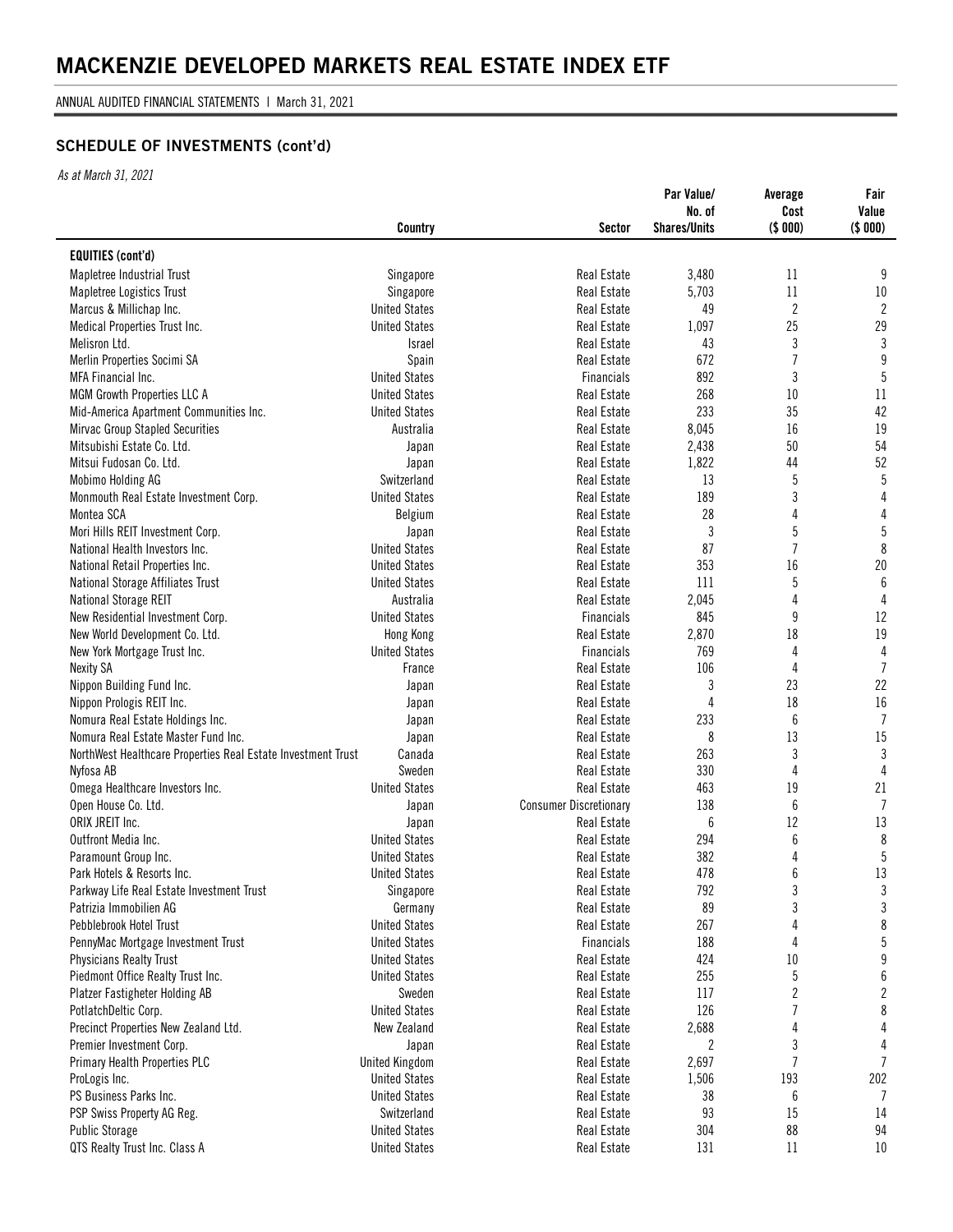ANNUAL AUDITED FINANCIAL STATEMENTS | March 31, 2021

# **SCHEDULE OF INVESTMENTS (cont'd)**

|                                                        |                                 |                                   | Par Value/                    | Average          | Fair              |
|--------------------------------------------------------|---------------------------------|-----------------------------------|-------------------------------|------------------|-------------------|
|                                                        | Country                         | <b>Sector</b>                     | No. of<br><b>Shares/Units</b> | Cost<br>(\$000)  | Value<br>(\$ 000) |
| <b>EQUITIES (cont'd)</b>                               |                                 |                                   |                               |                  |                   |
| Rayonier Inc.                                          | <b>United States</b>            | <b>Real Estate</b>                | 277                           | 10               | 11                |
| Realogy Holdings Corp. Class A                         | <b>United States</b>            | <b>Real Estate</b>                | 232                           | 4                | 4                 |
| Realty Income Corp.                                    | <b>United States</b>            | <b>Real Estate</b>                | 718                           | 57               | 57                |
| Redfin Corp.                                           | <b>United States</b>            | <b>Real Estate</b>                | 200                           | 13               | 17                |
| Regency Centers Corp.                                  | <b>United States</b>            | Real Estate                       | 344                           | 17               | 25                |
| Relo Holdings Inc.                                     | Japan                           | Real Estate                       | 224                           | $\overline{1}$   | $6\,$             |
| Retail Opportunity Investments Corp.                   | <b>United States</b>            | Real Estate                       | 236                           | 3                | $5\phantom{.0}$   |
| Retail Properties of America Inc.                      | <b>United States</b>            | Real Estate                       | 435                           | 3                | $\boldsymbol{6}$  |
| Rexford Industrial Realty Inc.                         | <b>United States</b>            | <b>Real Estate</b>                | 267                           | 16               | 17                |
| RioCan Real Estate Investment Trust                    | Canada                          | <b>Real Estate</b>                | 646                           | 9                | 13                |
|                                                        | <b>United States</b>            | Real Estate                       | 333                           | 4                | $6\phantom{1}6$   |
| RLJ Lodging Trust<br>Ryman Hospitality Properties Inc. | <b>United States</b>            | Real Estate                       | 101                           | 5                | $10\,$            |
|                                                        |                                 |                                   | 89                            | $\overline{2}$   |                   |
| S IMMO AG<br>Sabra Health Care REIT Inc.               | Austria<br><b>United States</b> | Real Estate<br><b>Real Estate</b> | 418                           | 8                | $\mathfrak{Z}$    |
|                                                        |                                 |                                   |                               | 3                | $\boldsymbol{9}$  |
| Safehold Inc.                                          | <b>United States</b>            | <b>Real Estate</b>                | 34                            |                  | $\mathfrak{z}$    |
| Safestore Holdings PLC                                 | <b>United Kingdom</b>           | <b>Real Estate</b>                | 426                           | 6                | $\boldsymbol{6}$  |
| Sagax AB                                               | Sweden                          | Real Estate                       | 151                           | 4                | 4                 |
| Savills PLC                                            | <b>United Kingdom</b>           | <b>Real Estate</b>                | 290                           | 4                | $\boldsymbol{6}$  |
| SBA Communications Corp. Class A                       | <b>United States</b>            | Real Estate                       | 225                           | 92               | 78                |
| <b>Scentre Group</b>                                   | Australia                       | Real Estate                       | 10,465                        | 21               | 28                |
| Secure Income REIT PLC                                 | <b>United Kingdom</b>           | <b>Real Estate</b>                | 587                           | 3                | $\overline{4}$    |
| Segro PLC                                              | <b>United Kingdom</b>           | Real Estate                       | 2,437                         | 39               | 40                |
| Sekisui House Ltd.                                     | Japan                           | <b>Consumer Discretionary</b>     | 1,214                         | 30               | 33                |
| Sekisui House REIT Inc.                                | Japan                           | <b>Real Estate</b>                | 8                             | 8                | 8                 |
| Service Properties Trust                               | <b>United States</b>            | <b>Real Estate</b>                | 333                           | 3                | $\sqrt{5}$        |
| <b>Shaftesbury PLC</b>                                 | <b>United Kingdom</b>           | <b>Real Estate</b>                | 423                           | 3                | $5\,$             |
| Shimao Property Holdings Ltd.                          | China                           | <b>Real Estate</b>                | 2,528                         | 14               | 10                |
| Shopping Centres Australasia Property Group            | Australia                       | <b>Real Estate</b>                | 2,193                         | 5                | $5\phantom{.0}$   |
| Shurgard Self Storage Europe SARL                      | Belgium                         | Real Estate                       | 51                            | 3                | $\mathfrak{Z}$    |
| Simon Property Group Inc.                              | <b>United States</b>            | <b>Real Estate</b>                | 665                           | 57               | 95                |
| Sino Land Co. Ltd.                                     | Hong Kong                       | Real Estate                       | 6,330                         | $10\,$           | 11                |
| Sino-Ocean Land Holdings Ltd.                          | China                           | Real Estate                       | 5,933                         | 2                | $\overline{2}$    |
| Sirius Real Estate Ltd.                                | Germany                         | <b>Real Estate</b>                | 2,004                         | 3                | $\mathfrak{Z}$    |
| SITE CENTERS Corp.                                     | <b>United States</b>            | Real Estate                       | 314                           | 3                | $\overline{5}$    |
| SL Green Realty Corp.                                  | <b>United States</b>            | Real Estate                       | 144                           | 9                | 13                |
| Smart Real Estate Investment Trust                     | Canada                          | Real Estate                       | 268                           | 6                | $\overline{7}$    |
| SPH REIT                                               | Singapore                       | Real Estate                       | 1,640                         | $\,1\,$          | $\mathbf{1}$      |
| Spirit Realty Capital Inc.                             | <b>United States</b>            | Real Estate                       | 233                           | 11               | 12                |
| The St. Joe Co.                                        | <b>United States</b>            | <b>Real Estate</b>                | 61                            | $\boldsymbol{2}$ | 3                 |
| STAG Industrial Inc.                                   | <b>United States</b>            | Real Estate                       | 324                           | 13               | 14                |
| Starts Corp. Inc.                                      | Japan                           | Real Estate                       | 63                            | 2                | $\overline{2}$    |
| Starwood Property Trust Inc.                           | <b>United States</b>            | <b>Financials</b>                 | 557                           | 11               | 17                |
| <b>Stockland Stapled Securities</b>                    | Australia                       | Real Estate                       | 4,871                         | 17               | 21                |
| STORE Capital Corp.                                    | <b>United States</b>            | <b>Real Estate</b>                | 484                           | 17               | 20                |
| Sumitomo Realty & Development Co. Ltd.                 | Japan                           | <b>Real Estate</b>                | 677                           | 26               | $30\,$            |
| Summit Industrial Income Real Estate Investment Trust  | Canada                          | Real Estate                       | 315                           | 4                | 4                 |
| Sun Communities Inc.                                   | <b>United States</b>            | <b>Real Estate</b>                | 216                           | 40               | 41                |
| Sun Hung Kai Properties Ltd.                           | Hong Kong                       | Real Estate                       | 2,946                         | $50\,$           | 56                |
| Sunstone Hotel Investors Inc.                          | <b>United States</b>            | Real Estate                       | 436                           | 4                | $\overline{1}$    |
| Suntec Real Estate Investment Trust                    | Singapore                       | <b>Real Estate</b>                | 3,665                         | 5                | $5\,$             |
| Swire Properties Ltd.                                  | Hong Kong                       | <b>Real Estate</b>                | 2,156                         | 7                | 8                 |
| Swiss Prime Site AG                                    | Switzerland                     | Real Estate                       | 146                           | 18               | 17                |
|                                                        |                                 |                                   |                               |                  |                   |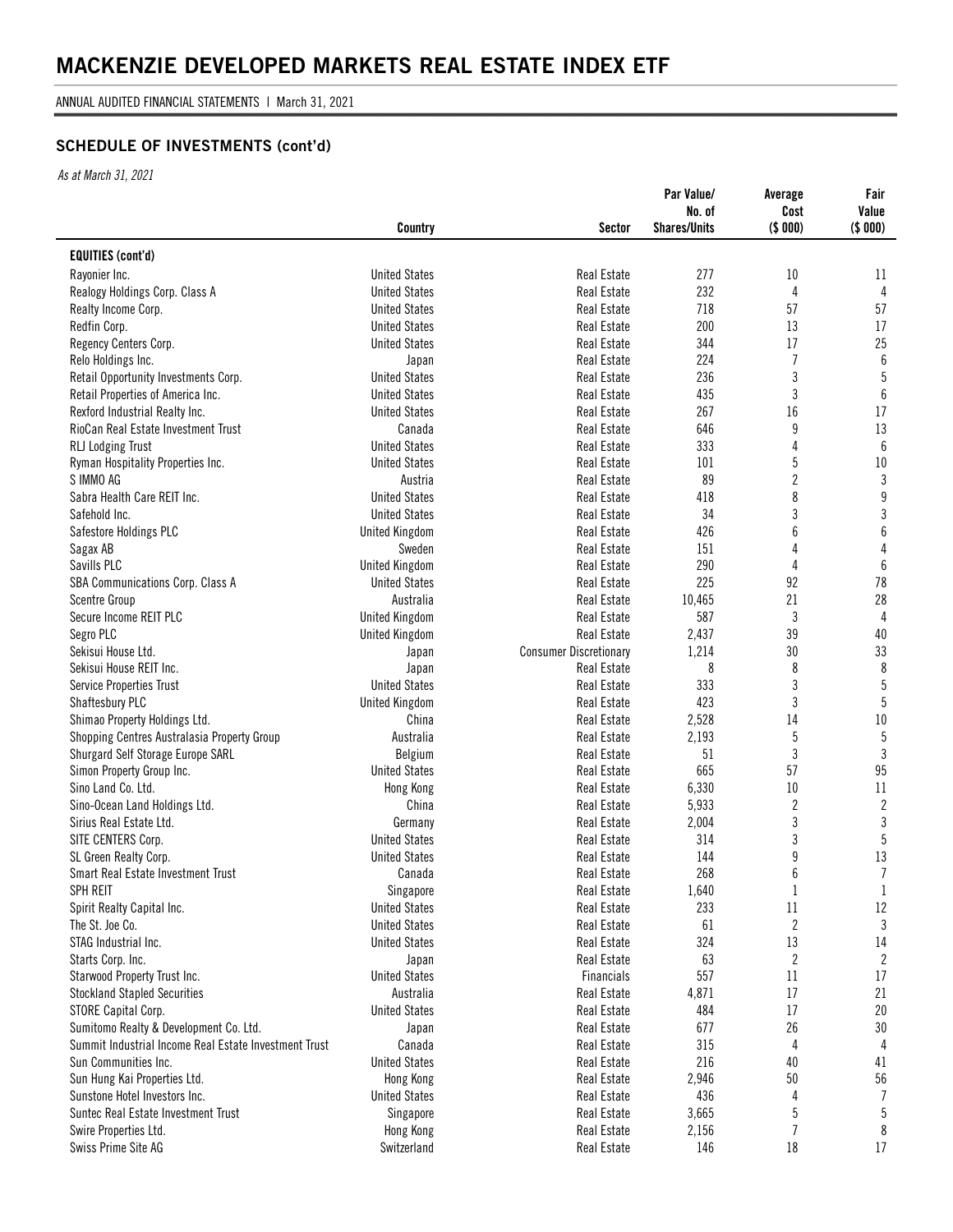ANNUAL AUDITED FINANCIAL STATEMENTS | March 31, 2021

# **SCHEDULE OF INVESTMENTS (cont'd)**

*As at March 31, 2021*

|                                             | Country               | Sector             | Par Value/<br>No. of<br><b>Shares/Units</b> | Average<br>Cost<br>( \$ 000) | Fair<br>Value<br>(\$ 000) |
|---------------------------------------------|-----------------------|--------------------|---------------------------------------------|------------------------------|---------------------------|
| <b>EQUITIES (cont'd)</b>                    |                       |                    |                                             |                              |                           |
| <b>TAG Immobilien AG</b>                    | Germany               | <b>Real Estate</b> | 291                                         | 11                           | 10                        |
| Terreno Realty Corp.                        | <b>United States</b>  | <b>Real Estate</b> | 137                                         | 10                           | $10\,$                    |
| Tokyo Tatemono Co. Ltd.                     | Japan                 | <b>Real Estate</b> | 387                                         | 6                            | $\overline{1}$            |
| Tokyu Fudosan Holdings Corp.                | Japan                 | <b>Real Estate</b> | 1,235                                       | $\overline{1}$               | $\boldsymbol{9}$          |
| Tricon Capital Group Inc.                   | Canada                | <b>Real Estate</b> | 386                                         | 4                            | $\overline{5}$            |
| Tritax Big Box REIT PLC                     | <b>United Kingdom</b> | <b>Real Estate</b> | 3,506                                       | 9                            | 11                        |
| Two Harbors Investment Corp.                | <b>United States</b>  | <b>Financials</b>  | 556                                         | 4                            | $\overline{5}$            |
| UDR Inc.                                    | <b>United States</b>  | <b>Real Estate</b> | 598                                         | 26                           | 33                        |
| Unibail-Rodamco SE & WFD Unibail-Rodamco NV |                       |                    |                                             |                              |                           |
| (Amsterdam Stock Exchange)                  | <b>Netherlands</b>    | <b>Real Estate</b> | 261                                         | 12                           | 26                        |
| The Unite Group PLC                         | <b>United Kingdom</b> | <b>Real Estate</b> | 815                                         | 12                           | 15                        |
| United Urban Investment Corp.               | Japan                 | <b>Real Estate</b> | 6                                           | 9                            | 10                        |
| Uniti Group Inc.                            | <b>United States</b>  | <b>Real Estate</b> | 471                                         | 6                            | $\overline{7}$            |
| UOL Group Ltd.                              | Singapore             | Real Estate        | 1,091                                       | 7                            | $\,8\,$                   |
| <b>Urban Edge Properties</b>                | <b>United States</b>  | Real Estate        | 230                                         | 3                            | $\overline{5}$            |
| Ventas Inc.                                 | <b>United States</b>  | Real Estate        | 764                                         | 42                           | 51                        |
| <b>VEREIT Inc.</b>                          | <b>United States</b>  | <b>Real Estate</b> | 445                                         | 18                           | 22                        |
| <b>VGP NV</b>                               | Belgium               | <b>Real Estate</b> | 42                                          | 8                            | 8                         |
| VICI Properties Inc.                        | <b>United States</b>  | <b>Real Estate</b> | 1,098                                       | 34                           | 39                        |
| <b>Vicinity Centres</b>                     | Australia             | <b>Real Estate</b> | 7,584                                       | 10                           | 12                        |
| Vonovia SE                                  | Germany               | <b>Real Estate</b> | 1,160                                       | 105                          | 95                        |
| <b>Vornado Realty Trust</b>                 | <b>United States</b>  | <b>Real Estate</b> | 367                                         | 16                           | 21                        |
| W. P. Carey Inc.                            | <b>United States</b>  | <b>Real Estate</b> | 347                                         | 30                           | 31                        |
| Wallenstam AB                               | Sweden                | <b>Real Estate</b> | 313                                         | $6\phantom{.}6$              | 5                         |
| Warehouses De Pauw SCA                      | Belgium               | <b>Real Estate</b> | 271                                         | 13                           | 11                        |
| Washington Real Estate Investment Trust     | <b>United States</b>  | <b>Real Estate</b> | 167                                         | 4                            | $\overline{5}$            |
| Waypoint Real Estate Investment Trust       | Australia             | <b>Real Estate</b> | 1,365                                       | 4                            | $\mathfrak{z}$            |
| Weingarten Realty Investors                 | <b>United States</b>  | <b>Real Estate</b> | 246                                         | 5                            | $\,8\,$                   |
| Welltower Inc.                              | <b>United States</b>  | <b>Real Estate</b> | 854                                         | 59                           | 77                        |
| Weyerhaeuser Co.                            | <b>United States</b>  | <b>Real Estate</b> | 1,526                                       | 55                           | 68                        |
| The Wharf Holdings Ltd.                     | Hong Kong             | <b>Real Estate</b> | 2,804                                       | 8                            | 9                         |
| Wharf Real Estate Investment Co. Ltd.       | Hong Kong             | <b>Real Estate</b> | 2,917                                       | 17                           | 21                        |
| Wihlborgs Fastigheter AB                    | Sweden                | Real Estate        | 236                                         | $6\phantom{a}$               | $\boldsymbol{6}$          |
| Workspace Group PLC                         | <b>United Kingdom</b> | Real Estate        | 263                                         | $\overline{c}$               | 4                         |
| WPT Industrial Real Estate Investment Trust | Canada                | Real Estate        | 170                                         | 3                            | $\mathfrak{z}$            |
| Xenia Hotels & Resorts Inc.                 | <b>United States</b>  | <b>Real Estate</b> | 231                                         | 5                            | $\boldsymbol{6}$          |
| Xior Student Housing NV                     | Belgium               | <b>Real Estate</b> | 36                                          | 3                            | $\sqrt{2}$                |
| Yanlord Land Group Ltd.                     | Singapore             | <b>Real Estate</b> | 1,106                                       |                              | $\mathbf{1}$              |
| <b>Total equities</b>                       |                       |                    |                                             | 5,015                        | 5,547                     |
| <b>Transaction costs</b>                    |                       |                    |                                             | (3)                          |                           |

| Transaction<br>COSLS         | ιJ       | –           |
|------------------------------|----------|-------------|
| <b>Total inve</b><br>stments | . .<br>ш | ----<br>J.J |

Cash and cash equivalents and cash equivalents of  $9$ Other assets less liabilities 14<br> **Net assets attributable to unitholders** 14<br> **Net assets attributable to unitholders** 15,570 **Net assets attributable to unitholders**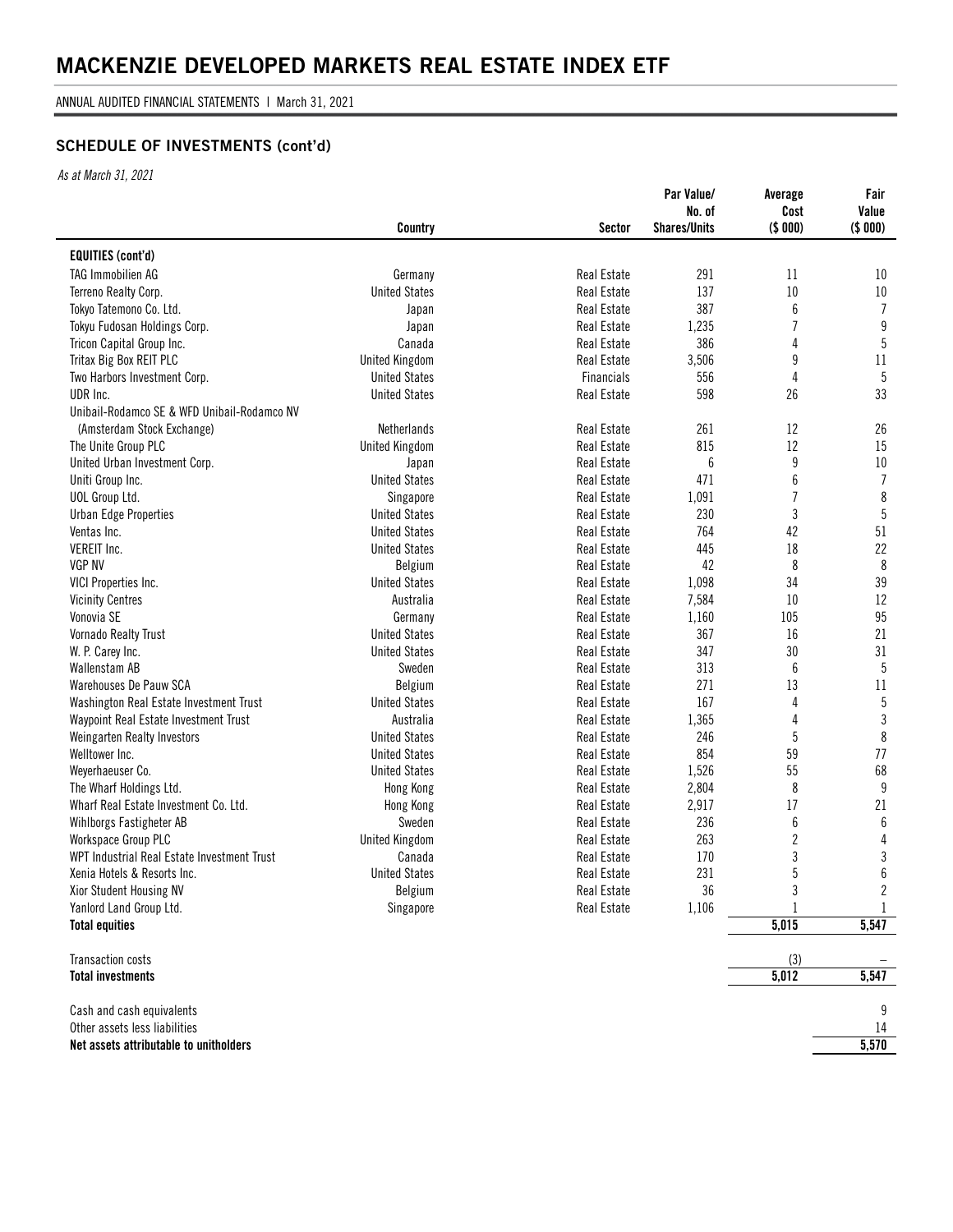ANNUAL AUDITED FINANCIAL STATEMENTS | March 31, 2021

# **SUMMARY OF INVESTMENT PORTFOLIO**

| March 31, 2021                                 |          |  |  |  |  |
|------------------------------------------------|----------|--|--|--|--|
| <b>Portfolio Allocation</b>                    | % of NAV |  |  |  |  |
| Equities                                       | 99.6     |  |  |  |  |
| Cash and short-term investments                | 0.2      |  |  |  |  |
| Other assets (liabilities)                     | 0.2      |  |  |  |  |
| <b>Regional Allocation</b>                     | % of NAV |  |  |  |  |
| <b>United States</b>                           | 61.4     |  |  |  |  |
| Japan                                          | 9.3      |  |  |  |  |
| Hong Kong                                      | 5.6      |  |  |  |  |
| Australia                                      | 4.5      |  |  |  |  |
| Germany                                        | 3.4      |  |  |  |  |
| <b>United Kingdom</b>                          | 3.3      |  |  |  |  |
| Singapore                                      | 2.7      |  |  |  |  |
| Canada                                         | 2.5      |  |  |  |  |
| France                                         | 1.5      |  |  |  |  |
| Sweden                                         | 1.3      |  |  |  |  |
| <b>Other</b>                                   | 1.3      |  |  |  |  |
| Belgium                                        | 0.9      |  |  |  |  |
| Switzerland                                    | 0.8      |  |  |  |  |
| Luxembourg                                     | 0.6      |  |  |  |  |
| <b>Israel</b>                                  | 0.5      |  |  |  |  |
| Cash and short-term investments                | 0.2      |  |  |  |  |
| Other assets (liabilities)                     | 0.2      |  |  |  |  |
| <b>Sector Allocation</b>                       | % of NAV |  |  |  |  |
| Specialized real estate investment trusts      | 22.8     |  |  |  |  |
| Industrial real estate investment trusts       | 11.0     |  |  |  |  |
| Retail real estate investment trusts           | 10.6     |  |  |  |  |
| Residential real estate investment trusts      | 9.3      |  |  |  |  |
| Real estate operating companies                | 8.7      |  |  |  |  |
| Diversified real estate activities             | 7.5      |  |  |  |  |
| Office real estate investment trusts           | 7.5      |  |  |  |  |
| Diversified real estate investment trusts      | 6.2      |  |  |  |  |
| Health care real estate investment trusts      | 5.6      |  |  |  |  |
| Real estate services                           | 2.7      |  |  |  |  |
| Mortgage real estate investment trusts         | 2.6      |  |  |  |  |
| Hotel and resort real estate investment trusts | 2.2      |  |  |  |  |
| Real estate development                        | 1.8      |  |  |  |  |
| Homebuilding                                   | 0.8      |  |  |  |  |
| <b>Other</b>                                   | 0.3      |  |  |  |  |
| Cash and short-term investments                | 0.2      |  |  |  |  |
| Other assets (liabilities)                     | 0.2      |  |  |  |  |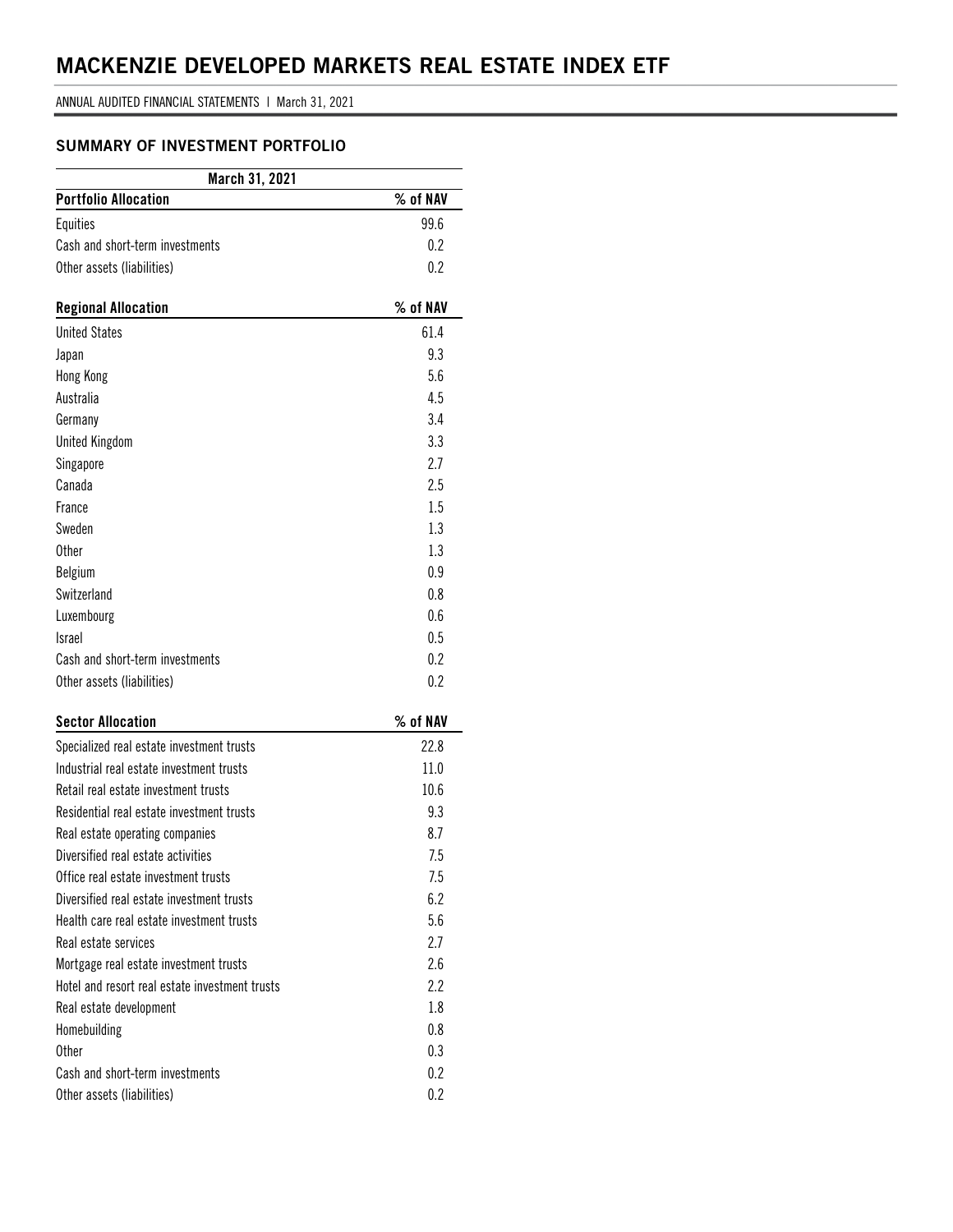# **NOTES TO FINANCIAL STATEMENTS**

### **1. Fiscal Periods and General Information**

The information provided in these financial statements and notes thereto is for the periods ended or as at March 31, 2021 and 2020, as applicable. In the year an exchange-traded fund ("the ETF") is established, 'period' represents the period from inception to the period end of that fiscal year. Refer to Note 11 for the formation date of the ETF.

The ETF is organized as an open-ended mutual fund trust established under the laws of the Province of Ontario pursuant to a Declaration of Trust as amended and restated from time to time. The address of the ETF's registered office is 180 Queen Street West, Toronto, Ontario, Canada. The ETF is authorized to issue an unlimited number of units for sale under a Prospectus. The units of the ETF are listed on the Toronto Stock Exchange/Aequitas NEO Exchange ("the Exchange").

Mackenzie Financial Corporation ("Mackenzie") is the manager of the ETF and is wholly owned by IGM Financial Inc., a subsidiary of Power Corporation of Canada. Canada Life Investment Management Ltd. ("CLIML") is wholly owned by The Canada Life Assurance Company ("Canada Life"), a subsidiary of Power Corporation of Canada. Investments in companies within the Power Group of companies held by the ETF are identified in the Schedule of Investments.

# **2. Basis of Preparation and Presentation**

These audited annual financial statements ("financial statements") have been prepared in accordance with International Financial Reporting Standards ("IFRS"), as issued by the International Accounting Standards Board ("IASB"). A summary of the ETF's significant accounting policies under IFRS is presented in Note 3.

These financial statements are presented in Canadian dollars, which is the ETF's functional and presentation currency, and rounded to the nearest thousand unless otherwise indicated. These financial statements are prepared on a going concern basis using the historical cost basis, except for financial assets and liabilities that have been measured at fair value.

These financial statements were authorized for issue by the Board of Directors of Mackenzie Financial Corporation on June 8, 2021.

# **3. Significant Accounting Policies**

(a) Financial instruments

Financial instruments include financial assets and liabilities such as debt and equity securities, exchange-traded funds and derivatives. The ETF classifies and measures financial instruments in accordance with IFRS 9, *Financial Instruments* ("IFRS 9"). Upon initial recognition, financial instruments are classified as fair value through profit or loss ("FVTPL"). All financial instruments are recognized in the Statement of Financial Position when the ETF becomes a party to the contractual requirements of the instrument. Financial assets are derecognized when the right to receive cash flows from the instrument has expired or the ETF has transferred substantially all risks and rewards of ownership. Financial liabilities are derecognized when the obligation is discharged, cancelled or expires. As such, investment purchase and sale transactions are recorded as of the trade date.

Financial instruments are subsequently measured at FVTPL with changes in fair value recognized in the Statement of Comprehensive Income – Other changes in fair value of investments and other net assets – Net unrealized gain (loss).

The cost of investments is determined on a weighted average cost basis.

Realized and unrealized gains and losses on investments are calculated based on the weighted average cost of investments and exclude commissions and other portfolio transaction costs, which are separately reported in the Statement of Comprehensive Income – Commissions and other portfolio transaction costs.

Gains and losses arising from changes in the fair value of the investments are included in the Statement of Comprehensive Income for the period in which they arise.

The ETF accounts for its holdings in exchange-traded funds, if any, at FVTPL. Mackenzie has concluded that any exchange-traded funds in which the ETF invests, do not meet either the definition of a structured entity or the definition of an associate.

The ETF's redeemable units are held by different types of unitholders that are entitled to different redemption rights. Unitholders may redeem units of the ETF at a redemption price per unit equal to 95% of the closing price of the units on the Exchange on the effective day of the redemption, subject to a maximum redemption price of the applicable NAV per unit. These different redemption features create equally subordinate but not identical units of the ETF which therefore meet the criteria for classification as financial liabilities under IAS 32, *Financial Instruments: Presentation*. The ETF's obligation for net assets attributable to unitholders is presented at the redemption amount. Refer to Note 7 for details of subscriptions and redemptions of the ETF's units.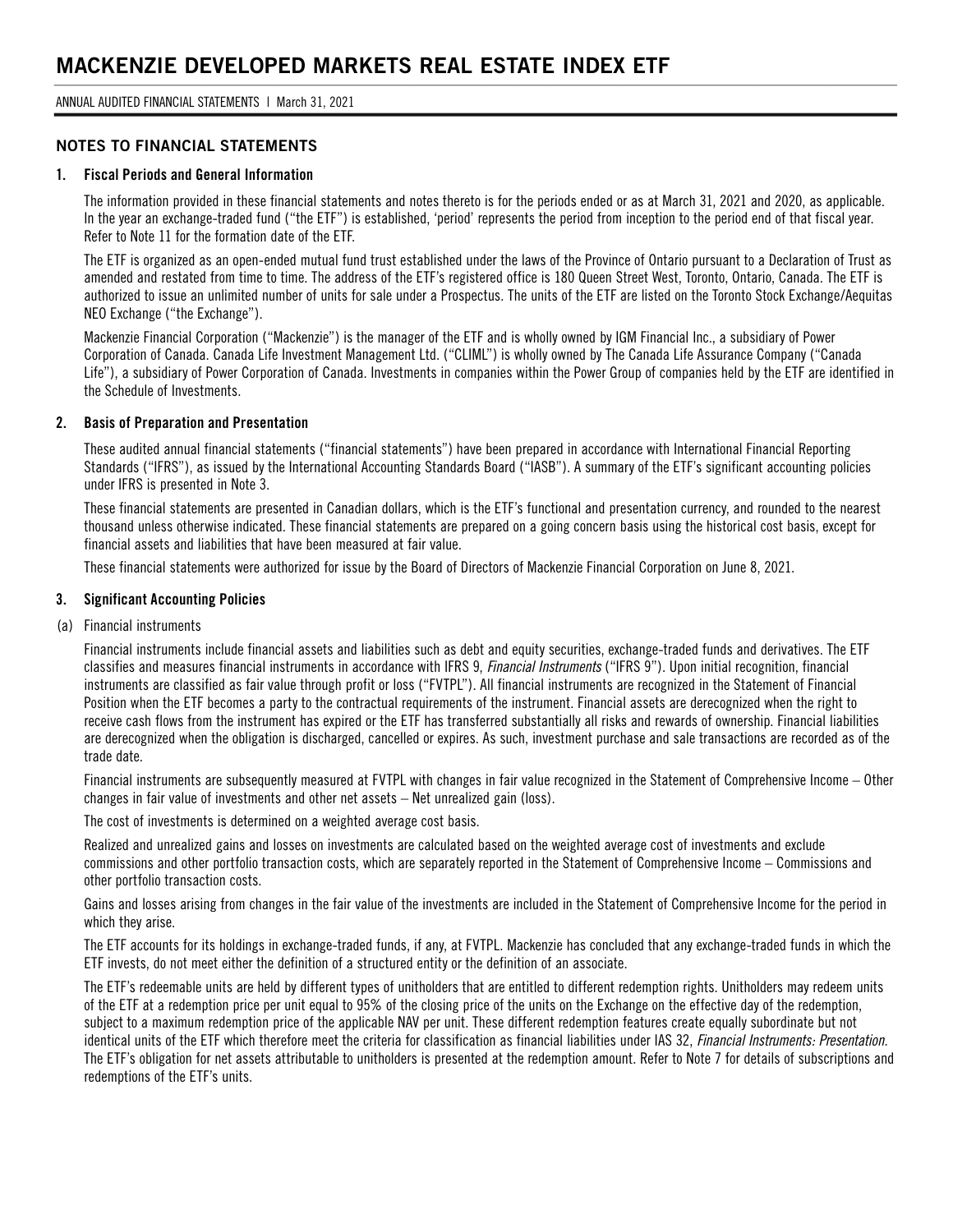# **NOTES TO FINANCIAL STATEMENTS**

# **3. Significant Accounting Policies (cont'd)**

### (a) Financial instruments (cont'd)

IAS 7, *Statement of Cash Flows*, requires disclosures related to changes in liabilities and assets, such as the units of the ETF, arising from financing activities. Changes in units of the ETF, including both changes from cash flows and non-cash changes, are included in the Statement of Changes in Financial Position. Any changes in the units not settled in cash as at the end of the period are presented as either Accounts receivable for units issued or Accounts payable for units redeemed in the Statement of Financial Position. These accounts receivable and accounts payable amounts typically settle shortly after period-end.

# (b) Fair value measurement

Fair value is defined as the price that would be received to sell an asset or paid to transfer a liability in an orderly transaction between market participants at the measurement date.

Investments listed on a public securities exchange or traded on an over-the-counter market are valued on the basis of the last traded market price or close price recorded by the security exchange on which the security is principally traded, where this price falls within the quoted bid-ask spread for the investment. In circumstances where this price is not within the bid-ask spread, Mackenzie determines the point within the bid-ask spread that is most representative of fair value based on the specific facts and circumstances. Mutual fund securities of an underlying fund are valued on a business day at the price calculated by the manager of such underlying fund in accordance with the constating documents of such underlying fund. Unlisted or non-exchange traded investments, or investments where a last sale or close price is unavailable or investments for which market quotations are, in Mackenzie's opinion, inaccurate, unreliable, or not reflective of all available material information, are valued at their fair value as determined by Mackenzie using appropriate and accepted industry valuation techniques including valuation models. The fair value determined using valuation models requires the use of inputs and assumptions based on observable market data including volatility and other applicable rates or prices. In limited circumstances, the fair value may be determined using valuation techniques that are not supported by observable market data.

Cash and cash equivalents which includes cash on deposit with financial institutions and short-term investments that are readily convertible to cash, are subject to an insignificant risk of changes in value, and are used by the ETF in the management of short-term commitments. Cash and cash equivalents are reported at fair value which closely approximates their amortized cost due to their nature of being highly liquid and having short terms to maturity. Bank overdraft positions are presented under current liabilities as bank indebtedness in the Statement of Financial Position.

The ETF may use derivatives (such as written options, futures, forward contracts, swaps or customized derivatives) to hedge against losses caused by changes in securities prices, interest rates or exchange rates. The ETF may also use derivatives for non-hedging purposes in order to invest indirectly in securities or financial markets, to gain exposure to other currencies, to seek to generate additional income, and/or for any other purpose considered appropriate by the ETF's portfolio manager(s), provided that the use of the derivative is consistent with the ETF's investment objectives. Any use of derivatives will comply with Canadian mutual fund laws, subject to the regulatory exemptions granted to the ETF, as applicable.

Valuations of derivative instruments are carried out daily, using normal exchange reporting sources for exchange-traded derivatives and specific broker enquiry for over-the-counter derivatives.

The value of forward contracts is the gain or loss that would be realized if, on the valuation date, the positions were to be closed out. The change in value of forward contracts is included in the Statement of Comprehensive Income – Other changes in fair value of investments and other net assets – Net unrealized gain (loss).

The value of futures contracts or swaps fluctuates daily, and cash settlements made daily, where applicable, by the ETF are equal to the change in unrealized gains or losses that are best determined at the settlement price. These unrealized gains or losses are recorded and reported as such until the ETF closes out the contract or the contract expires. Margin paid or deposited in respect of futures contracts or swaps is reflected as a receivable in the Statement of Financial Position – Margin on derivatives. Any change in the variation margin requirement is settled daily.

Premiums paid for purchasing an option are recorded in the Statement of Financial Position – Investments at fair value.

Premiums received from writing options are included in the Statement of Financial Position as a liability and subsequently adjusted daily to fair value. If a written option expires unexercised, the premium received is recognized as a realized gain. If a written call option is exercised, the difference between the proceeds of the sale plus the value of the premium, and the cost of the security is recognized as a realized gain or loss. If a written put option is exercised, the cost of the security acquired is the exercise price of the option less the premium received.

Refer to the Schedule of Derivative Instruments and Schedule of Options Purchased/Written, as applicable, included in the Schedule of Investments for a listing of derivative and options positions as at March 31, 2021.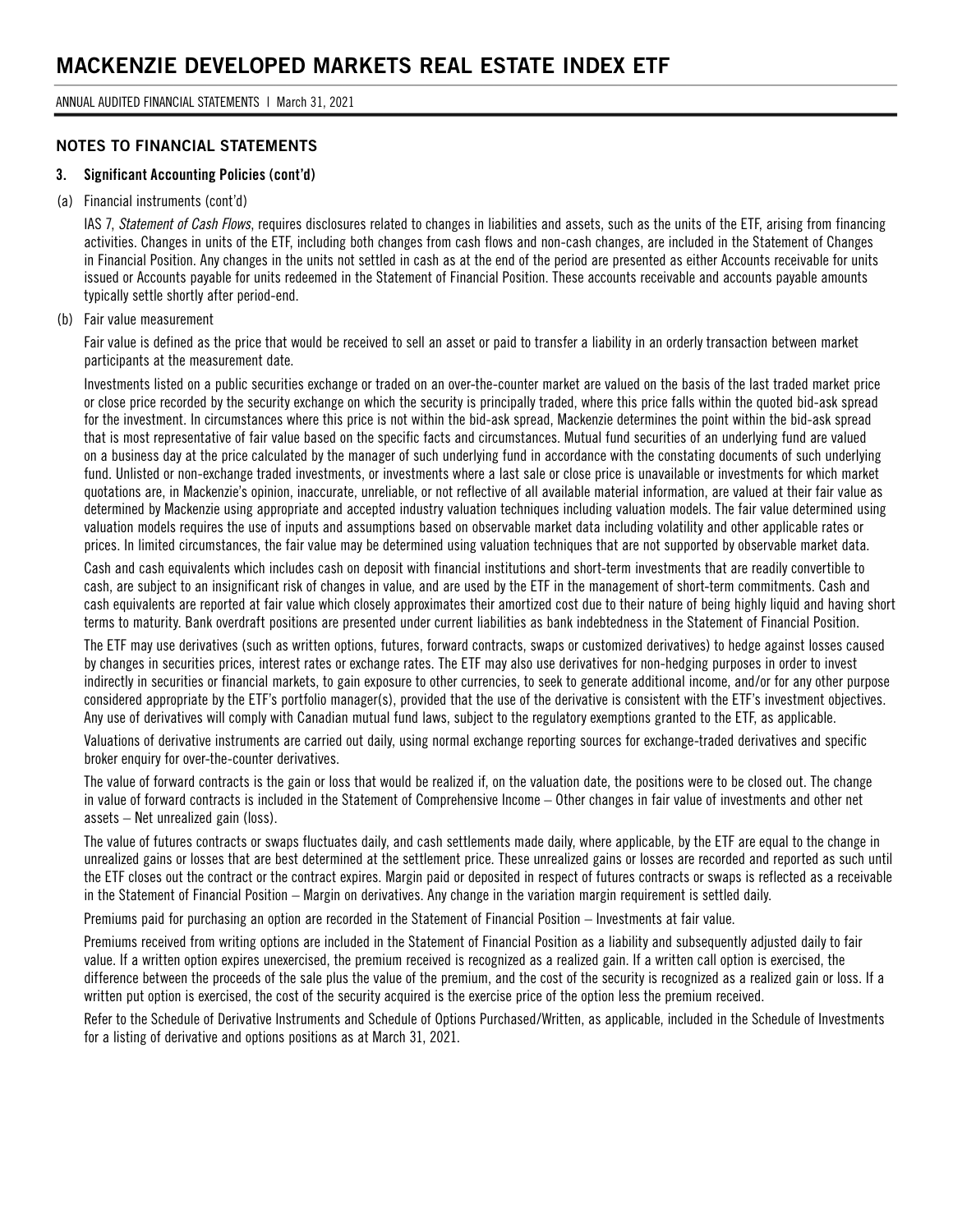ANNUAL AUDITED FINANCIAL STATEMENTS | March 31, 2021

# **NOTES TO FINANCIAL STATEMENTS**

# **3. Significant Accounting Policies (cont'd)**

### (b) Fair value measurement (cont'd)

The ETF categorizes the fair value of its assets and liabilities into three categories, which are differentiated based on the observable nature of the inputs and extent of estimation required.

Level 1 – Unadjusted quoted prices in active markets for identical assets or liabilities;

Level 2 – Inputs other than quoted prices that are observable for the asset or liability either directly or indirectly. Examples of Level 2 valuations include quoted prices for similar securities, quoted prices on inactive markets and from recognized investment dealers, and the application of factors derived from observable data to non-North American quoted prices in order to estimate the impact of differences in market closing times.

Financial instruments classified as Level 2 investments are valued based on the prices provided by an independent reputable pricing services company who prices the securities based on recent transactions and quotes received from market participants and through incorporating observable market data and using standard market convention practices. Short-term investments classified as Level 2 investments are valued based on amortized cost plus accrued interest which closely approximates fair value.

The estimated fair values for these securities may be different from the values that would have been used had a ready market for the investment existed; and

Level 3 – Inputs that are not based on observable market data.

The inputs are considered observable if they are developed using market data, such as publicly available information about actual events or transactions, and that reflect the assumption that market participants would use when pricing the asset or liability.

See Note 11 for the fair value classifications of the ETF.

(c) Income recognition

Interest income from interest bearing investments is recognized using the effective interest method. Dividends are accrued as of the ex-dividend date. Realized gains or losses on the sale of investments, including foreign exchange gains or losses on such investments, are calculated on an average cost basis. Distributions received from an underlying fund are included in interest income, dividend income or realized gains (losses) on sale of investments, as appropriate, on the ex-dividend or distribution date.

(d) Commissions and other portfolio transaction costs

Commissions and other portfolio transaction costs are costs incurred to acquire, issue or dispose of financial assets or liabilities. They include fees and commissions paid to agents, exchanges, brokers, dealers and other intermediaries. The total brokerage commissions incurred by the ETF in connection with portfolio transactions for the periods, together with other transaction charges, is disclosed in the Statements of Comprehensive Income. Brokerage business is allocated to brokers based on the best net result for the ETF. Subject to this criteria, commissions may be paid to brokerage firms which provide (or pay for) certain services, other than order execution, which may include investment research, analysis and reports, and databases or software in support of these services. Where applicable and ascertainable, the value of third-party services that were paid for by brokers during the periods is disclosed in Note 11. The value of certain proprietary services provided by brokers cannot be reasonably estimated. Mackenzie may reimburse the ETF for certain commissions and other portfolio transaction costs. Mackenzie may make these reimbursements at its discretion and stop these reimbursements at any time without notice. Any such reimbursements are included in the Statement of Comprehensive Income – expenses absorbed by Manager.

(e) Securities lending, repurchase and reverse repurchase transactions

The ETF is permitted to enter into securities lending, repurchase and reverse repurchase transactions as set out in the ETF's Prospectus. These transactions involve the temporary exchange of securities for collateral with a commitment to redeliver the same securities on a future date. Income is earned from these transactions in the form of fees paid by the counterparty and, in certain circumstances, interest paid on cash or securities held as collateral. Income earned from these transactions included in the Statement of Comprehensive Income and recognized when earned. Securities lending transactions are administered by The Bank of New York Mellon (the "Securities Lending Agent"). The value of cash or securities held as collateral must be at least 102% of the fair value of the securities loaned, sold or purchased.

Note 11 summarizes the details of securities loaned and collateral received, as well as a reconciliation of securities lending income, if applicable. Collateral received is comprised of debt obligations of the Government of Canada and other countries, Canadian provincial and municipal governments, and financial institutions.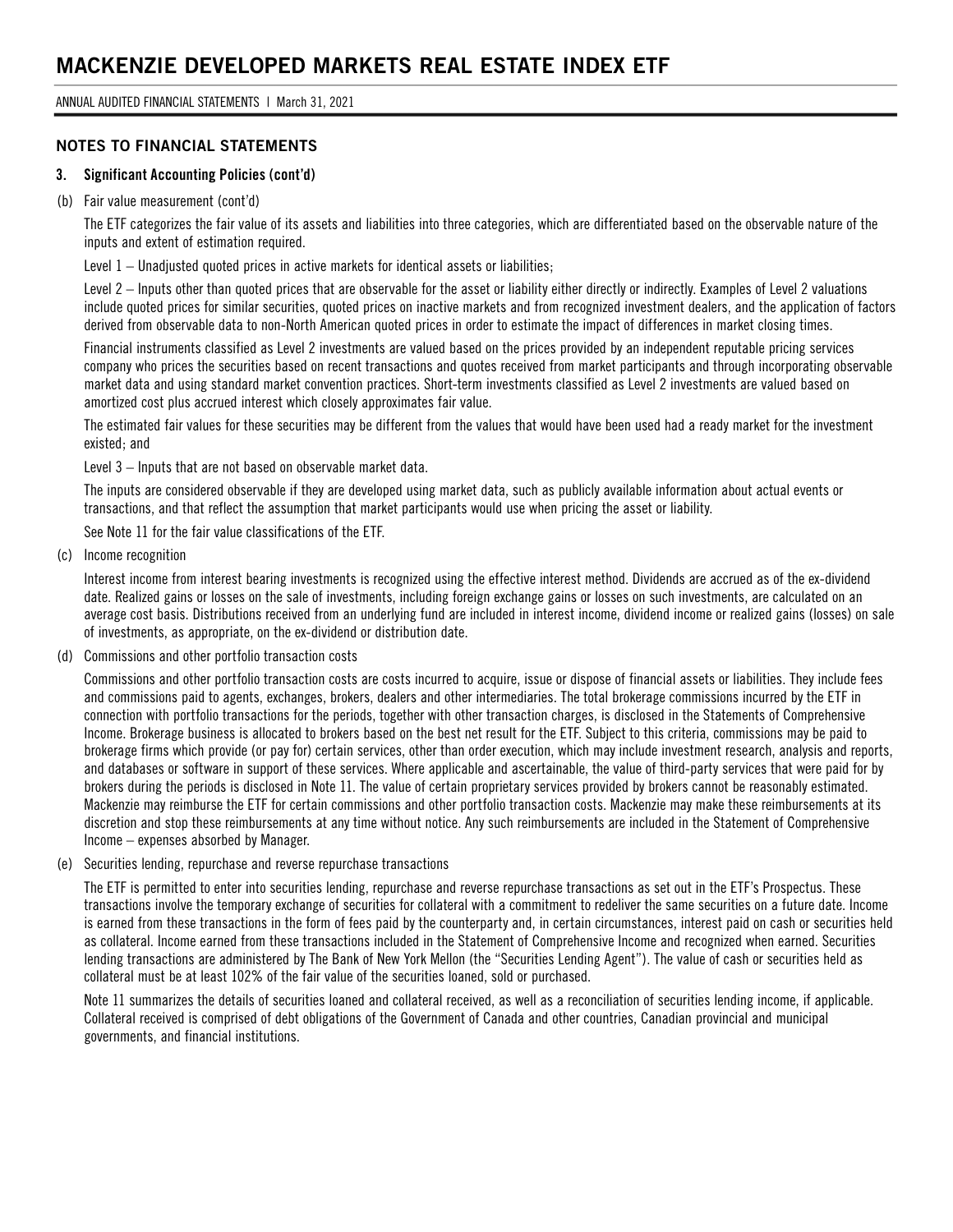# **NOTES TO FINANCIAL STATEMENTS**

# **3. Significant Accounting Policies (cont'd)**

# (f) Offsetting

Financial assets and liabilities are offset and the net amount reported in the Statement of Financial Position only when there is a legally enforceable right to offset the recognized amounts and there is an intention to settle on a net basis, or to realize the asset and settle the liability simultaneously. In the normal course of business, the ETF enters into various master netting agreements or similar agreements that do not meet the criteria for offsetting in the Statement of Financial Position but still allow for the related amounts to be set off in certain circumstances, such as bankruptcy or termination of the contracts. Note 11 summarizes the details of such offsetting, if applicable, subject to master netting arrangements or other similar agreements and the net impact to the Statements of Financial Position if all such rights were exercised.

Income and expenses are not offset in the Statement of Comprehensive Income unless required or permitted to by an accounting standard, as specifically disclosed in the IFRS policies of the ETF.

# (g) Currency

The functional and presentation currency of the ETF is Canadian dollars. Foreign currency purchases and sales of investments and foreign currency dividend and interest income and expenses are translated to Canadian dollars at the rate of exchange prevailing at the time of the transactions.

Foreign exchange gains (losses) on purchases and sales of foreign currencies are included in the Statement of Comprehensive Income – Other changes in fair value of investments and other net assets – Net realized gain (loss).

The fair value of investments and other assets and liabilities, denominated in foreign currencies, are translated to Canadian dollars at the rate of exchange prevailing on each business day.

(h) Net assets attributable to unitholders per unit

Net assets attributable to unitholders per unit is computed by dividing the net assets attributable to unitholders on a business day by the total number of units outstanding on that day.

(i) Net asset value per unit

The daily Net Asset Value ("NAV") of an investment fund may be calculated without reference to IFRS as per the Canadian Securities Administrators' ("CSA") regulations. The difference between NAV and Net assets attributable to unitholders (as reported in the financial statements), if any, is mainly due to differences in fair value of investments and other financial assets and liabilities and is disclosed in Note 11.

(j) Increase (decrease) in net assets attributable to unitholders from operations per unit

Increase (decrease) in net assets attributable to unitholders from operations per unit in the Statement of Comprehensive Income represents the increase (decrease) in net assets attributable to unitholders from operations for the period, divided by the weighted average number of units outstanding during the period.

# (k) Future accounting changes

The ETF has determined there are no material implications to the ETF's financial statements arising from IFRS issued but not yet effective.

# **4. Critical Accounting Estimates and Judgments**

The preparation of these financial statements requires management to make estimates and assumptions that primarily affect the valuation of investments. Estimates and assumptions are reviewed on an ongoing basis. Actual results may differ from these estimates.

Governments worldwide have enacted various measures in seeking to combat the spread of the COVID-19 virus. These measures have led to significant volatility in equity markets and material disruption to businesses globally, resulting in an economic slowdown.

Ongoing uncertainty regarding the duration and long-term impact of the pandemic and the implementation of vaccination programs, as well as the efficacy of government and central bank monetary and fiscal interventions, may continue to affect the ETF's performance in future periods.

The following discusses the most significant accounting judgments and estimates made in preparing the financial statements:

Use of Estimates

# *Fair value of securities not quoted in an active market*

The ETF may hold financial instruments that are not quoted in active markets and are valued using valuation techniques that make use of observable data, to the extent practicable. Various valuation techniques are utilized, depending on a number of factors, including comparison with similar instruments for which observable market prices exist and recent arm's length market transactions. Key inputs and assumptions used are company specific and may include estimated discount rates and expected price volatilities. Changes in key inputs, could affect the reported fair value of these financial instruments held by the ETF.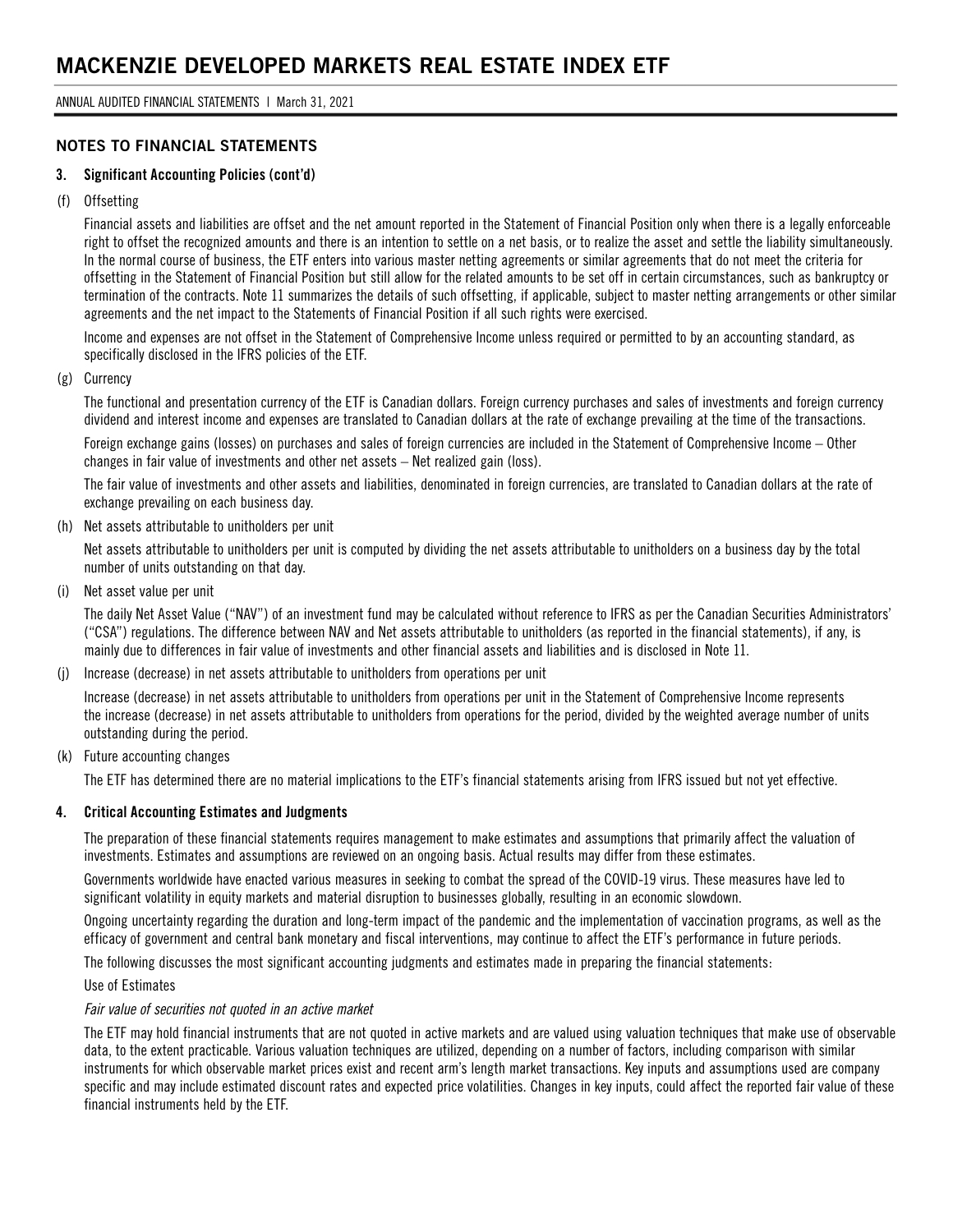# **NOTES TO FINANCIAL STATEMENTS**

# **4. Critical Accounting Estimates and Judgments (cont'd)**

# Use of Judgments

### *Classification and measurement of investments and application of the fair value option*

In classifying and measuring financial instruments held by the ETF, Mackenzie is required to make significant judgments in order to determine the most appropriate classification in accordance with IFRS 9. Mackenzie has assessed the ETF's business model, the manner in which all financial instruments are managed and performance evaluated as a group on a fair value basis, and concluded that FVTPL in accordance with IFRS 9 provides the most appropriate measurement and presentation of the ETF's financial instruments.

### *Functional currency*

The ETF's functional and presentation currency is the Canadian dollar, which is the currency considered to best represent the economic effects of the ETF's underlying transactions, events and conditions taking into consideration the manner in which units are issued and redeemed and how returns and performance by the ETF are measured.

### *Structured entities and associates*

In determining whether an unlisted open-ended investment fund or an exchange-traded fund in which the ETF invests, but that it does not consolidate, meets the definitions of either a structured entity or of an associate, Mackenzie is required to make significant judgments about whether these underlying funds have the typical characteristics of a structured entity or of an associate. Mackenzie has assessed the characteristics of these underlying funds and has concluded that they do not meet the definition of either a structured entity or of an associate because the ETF does not have contracts or financing arrangements with these underlying funds and the ETF does not have an ability to influence the activities of these underlying funds or the returns it receives from investing in these underlying funds.

# **5. Income Taxes**

The ETF qualifies as a mutual fund trust under the provisions of the Income Tax Act (Canada) and, accordingly, is subject to tax on its income including net realized capital gains in the taxation year, which is not paid or payable to its unitholders as at the end of the taxation year. The ETF maintains a December year-end for tax purposes. It is the intention of the ETF to distribute all of its net income and sufficient net realized capital gains so that the ETF will not be subject to income taxes other than foreign withholding taxes, if applicable.

Losses of the ETF cannot be allocated to investors and are retained in the ETF for use in future years. Non-capital losses may be carried forward up to 20 years to reduce taxable income and realized capital gains of future years. Capital losses may be carried forward indefinitely to reduce future realized capital gains. Refer to Note 11 for the ETF's loss carryforwards.

# **6. Management Fees and Operating Expenses**

Mackenzie is paid a management fee for managing the investment portfolio, providing investment analysis and recommendations, making investment decisions and making brokerage arrangements relating to the purchase and sale of the investment portfolio. The management fee is calculated as a fixed annual percentage of the daily net asset value of the units of the ETF.

In addition to the applicable management fee, the operating expenses payable by the ETF include interest and borrowing costs, brokerage expenses and related transaction fees, fees and expenses relating to the operation of the Mackenzie ETFs' Independent Review Committee (IRC), fees under any derivative instrument used by the ETF, cost of complying with the regulatory requirement to produce summary documents, ETF facts or other similar disclosure documents, the costs of complying with governmental or regulatory requirements introduced after the date of the most recently filed prospectus, including, without limitation, any new fees or increases in fees, the fees related to external services that are not commonly charged in the Canadian exchange-traded fund industry after the date of the most recently filed prospectus, fees paid to external service providers associated with tax reclaims, refunds or the preparation of foreign tax reports on behalf of the ETFs, fees paid to external legal counsel and/or others in connection with corporate or other actions affecting the portfolio holdings of the ETF, and any applicable taxes, including income, withholding or other taxes and also including G.S.T. or H.S.T. on expenses.

Mackenzie may waive or absorb management fees and operating expenses at its discretion and stop waiving or absorbing such fees at any time without notice. Mackenzie may charge a reduced management fee rate with respect to investments in the ETF by large investors, including other funds managed by Mackenzie or affiliates of Mackenzie. An amount equal to the difference between the fee otherwise chargeable and the reduced fee will be distributed in cash to those unitholders by the ETF as a management fee distribution. Refer to Note 11 for the management fee rates charged to units of the ETF.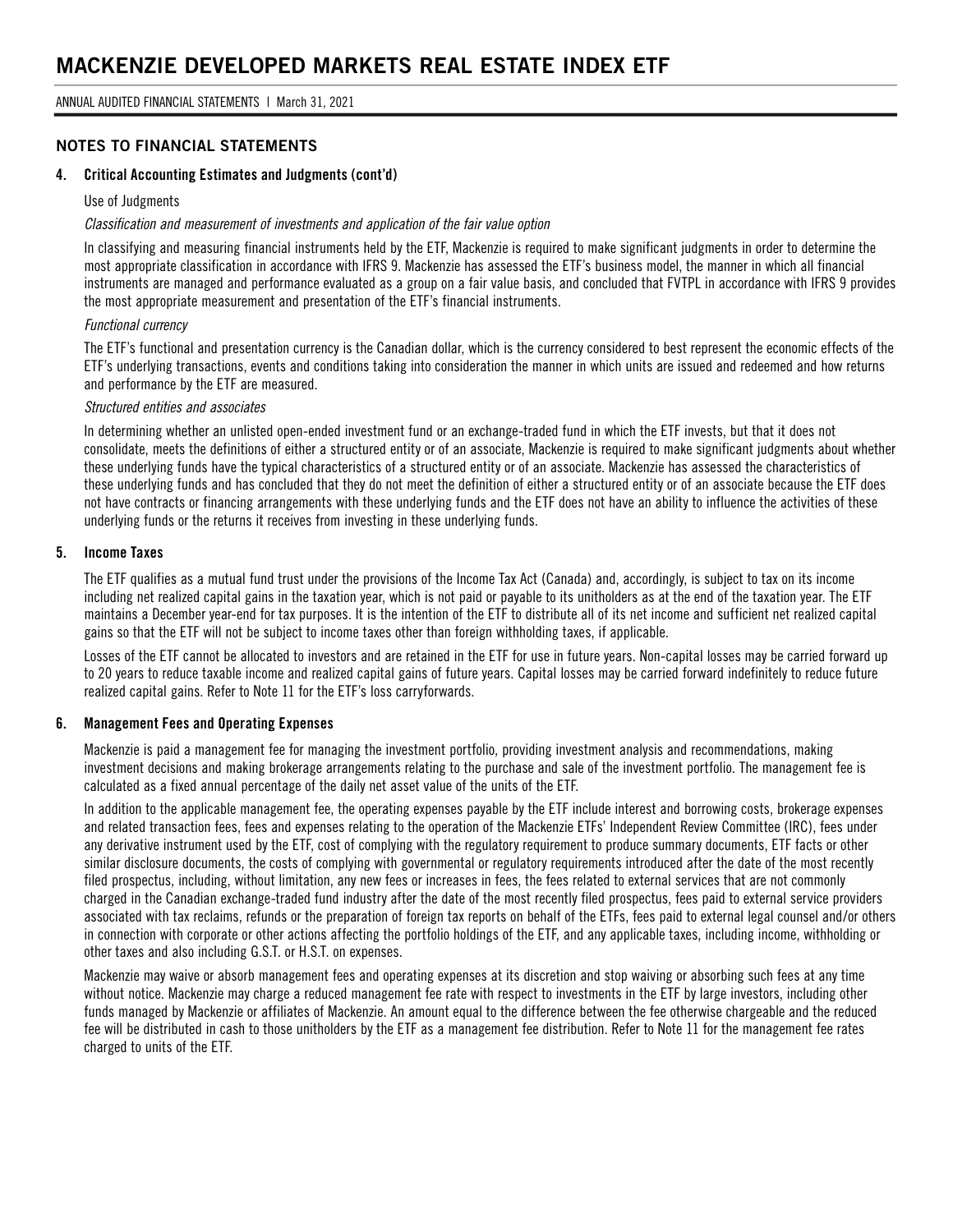# **NOTES TO FINANCIAL STATEMENTS**

# **7. Units and Unit Transactions**

Mackenzie, on behalf of the ETF, has entered into a designated broker agreement with one or more designated brokers pursuant to which the designated broker has agreed to perform certain duties relating to the ETF including, without limitation: (i) to subscribe for a sufficient number of units to satisfy the Exchange's original listing requirements; (ii) to subscribe for units on an ongoing basis in connection with any rebalancing event, as applicable, and when cash redemptions of units occur; and (iii) to post a liquid two-way market for the trading of units on the Exchange. In accordance with the designated broker agreement, Mackenzie may from time to time require the designated broker to subscribe for units of the ETF for cash.

The number of units issued/redeemed for subscription/redemption orders (the "Prescribed Number of Units") is determined by Mackenzie. On any trading day, a designated broker may place a subscription or redemption order for any multiple of the Prescribed Number of Units of the ETF based on the NAV per unit determined on the applicable trading day. A trading day is each day on which the Exchange is opened for business.

Generally, all orders to purchase units directly from an ETF must be placed by a designated broker or a dealer. The ETF reserves the absolute right to reject any subscription order placed by a designated broker or a dealer. No fees will be payable by the ETF to a designated broker or a dealer in connection with the issuance of units. On the issuance of units, an amount may be charged to a designated broker or a dealer to offset the expenses incurred in issuing the units.

For each Prescribed Number of Units issued, a dealer must deliver payment consisting of: (i) a basket of securities and cash equal to the aggregate NAV per unit of the Prescribed Number of Units next determined following the receipt of the subscription order; (ii) cash in an amount equal to the aggregate NAV per unit of the Prescribed Number of Units next determined following the receipt of the subscription order; or (iii) a combination of securities and cash, as determined by Mackenzie, in an amount sufficient so that the value of the securities and cash received is equal to the aggregate NAV per unit of the Prescribed Number of Units next determined following the receipt of the subscription order.

# **8. ETF's Capital**

The capital of the ETF is comprised of the net assets attributable to unitholders. The units outstanding for the ETF as at March 31, 2021 and 2020 and units issued, reinvested and redeemed for the periods are presented in the Statement of Changes in Financial Position. Mackenzie manages the capital of the ETF in accordance with the investment objectives as discussed in Note 11.

# **9. Financial Instruments Risk**

# i. Risk exposure and management

The ETF's investment activities expose it to a variety of financial risks, as defined in IFRS 7, *Financial Instruments: Disclosures* ("IFRS 7"). The ETF's exposure to financial risks is concentrated in its investments, which are presented in the Schedule of Investments, as at March 31, 2021, grouped by asset type, with geographic and sector information.

Mackenzie seeks to minimize potential adverse effects of financial risks on the ETF's performance by employing professional, experienced portfolio advisors, by monitoring the ETF's positions and market events daily, by diversifying the investment portfolio within the constraints of the ETF's investment objectives, and where applicable, by using derivatives to hedge certain risk exposures. To assist in managing risks, Mackenzie also maintains a governance structure that oversees the ETF's investment activities and monitors compliance with the ETF's stated investment strategy, internal guidelines, and securities regulations.

# ii. Liquidity risk

Liquidity risk arises when the ETF encounters difficulty in meeting its financial obligations as they come due. The ETF is exposed to liquidity risk due to potential daily cash redemptions of redeemable units. In accordance with securities regulations, the ETF must maintain at least 85% of its assets in liquid investments (i.e., investments that can be readily sold). The ETF also has the ability to borrow up to 5% of its net assets for the purposes of funding redemptions and an additional 5% of its net assets for the purpose of funding distributions paid to its investors.

# iii. Currency risk

Currency risk is the risk that financial instruments which are denominated or exchanged in a currency other than the Canadian dollar, which is the ETF's functional currency, will fluctuate due to changes in exchange rates. Generally, foreign denominated investments increase in value when the value of the Canadian dollar (relative to foreign currencies) falls. Conversely, when the value of the Canadian dollar rises relative to foreign currencies, the values of foreign denominated investments fall.

Note 11 indicates the foreign currencies, if applicable, to which the ETF had significant exposure, including both monetary and non-monetary financial instruments, and illustrates the potential impact, in Canadian dollar terms, to the ETF's net assets had the Canadian dollar strengthened or weakened by 5% relative to all foreign currencies, all other variables held constant. In practice, the actual trading results may differ and the difference could be material.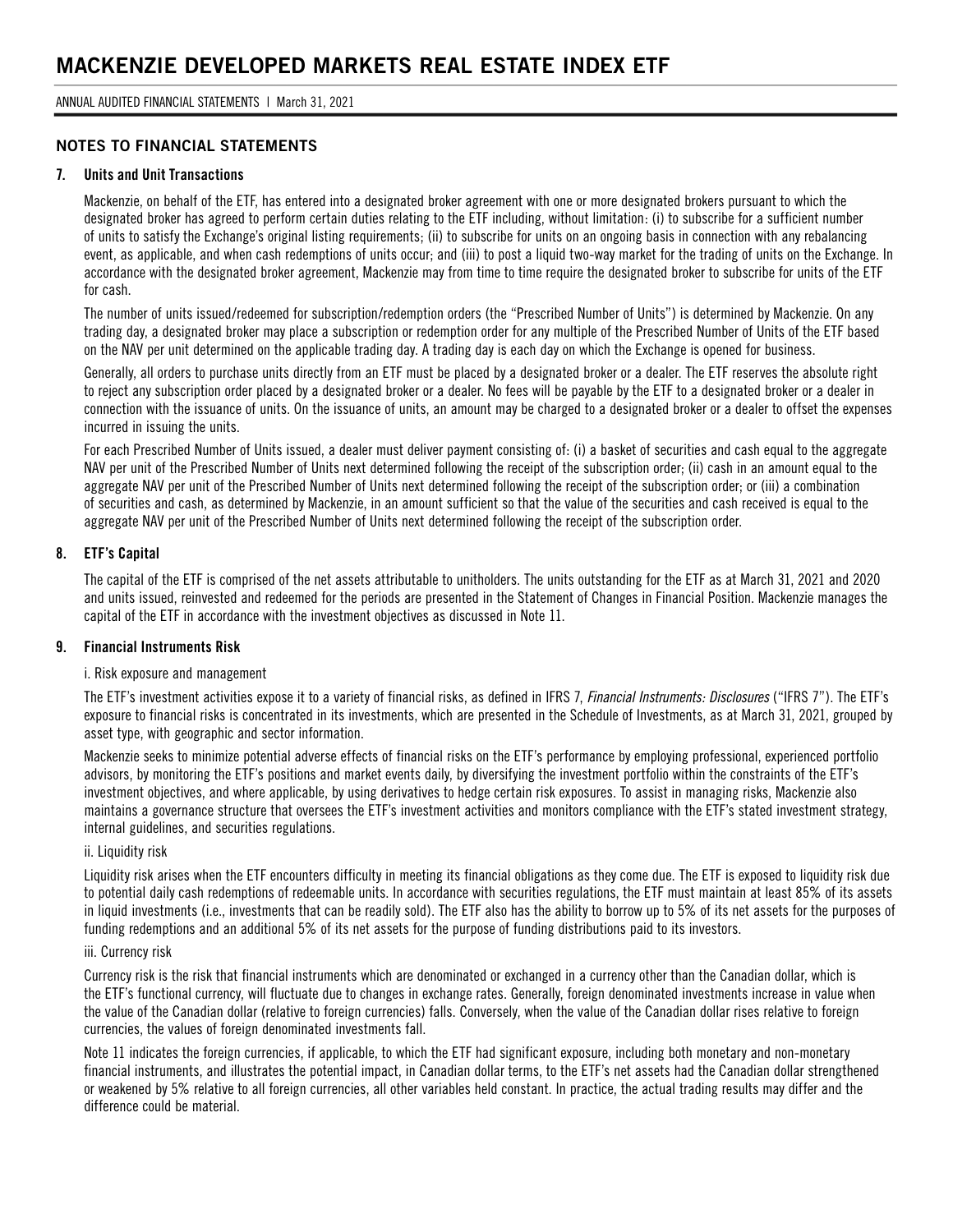# **NOTES TO FINANCIAL STATEMENTS**

# **9. Financial Instruments Risk (cont'd)**

### iii. Currency risk (cont'd)

The ETF's sensitivity to currency risk illustrated in Note 11 includes potential indirect impacts from underlying funds and ETFs in which the ETF invests, and/or derivative contracts including forward currency contracts. Other financial assets and liabilities (including dividends and interest receivable, and receivables/payables for investments sold/purchased) that are denominated in foreign currencies do not expose the ETF to significant currency risk.

### iv. Interest rate risk

Interest rate risk arises on interest-bearing financial instruments. The ETF is exposed to the risk that the value of interest-bearing financial instruments will fluctuate due to changes in the prevailing levels of market interest rates. Generally, these securities increase in value when interest rates fall and decrease in value when interest rates rise.

If significant, Note 11 summarizes the ETF's interest-bearing financial instruments by remaining term to maturity and illustrates the potential impact to the ETF's net assets had prevailing interest rates increased or decreased by 1%, assuming a parallel shift in the yield curve, all other variables held constant. In practice, the actual trading results may differ and the difference could be material.

The ETF's sensitivity to interest rate risk illustrated in Note 11 includes potential indirect impacts from underlying funds and ETFs in which the ETF invests, and/or derivative contracts. Cash and cash equivalents and other money market instruments are short term in nature and are not generally subject to significant amounts of interest rate risk.

### v. Other price risk

Other price risk is the risk that the value of financial instruments will fluctuate as a result of changes in market prices (other than those arising from interest rate risk or currency risk), whether caused by factors specific to an individual investment, its issuer, or all factors affecting all instruments traded in a market or market segment. All investments present a risk of loss of capital. This risk is managed through a careful selection of investments and other financial instruments within the parameters of the investment strategies. Except for certain derivative contracts, the maximum risk resulting from financial instruments is equivalent to their fair value. The maximum risk of loss on certain derivative contracts such as forwards, swaps, and futures contracts is equal to their notional values. In the case of written call (put) options and short futures contracts, the loss to the ETF continues to increase, theoretically without limit, as the fair value of the underlying interest increases (decreases). However, these instruments are generally used within the overall investment management process to manage the risk from the underlying investments and do not typically increase the overall risk of loss to the ETF. This risk is mitigated by ensuring that the ETF holds a combination of the underlying interest, cash cover and/or margin that is equal to or greater than the value of the derivative contract.

Other price risk typically arises from exposure to equity and commodity securities. If significant, Note 11 illustrates the potential increase or decrease in the ETF's net assets, had the prices on the respective exchanges for these securities increased or decreased by 10%, all other variables held constant. In practice, the actual trading results may differ and the difference could be material.

The ETF's sensitivity to other price risk illustrated in Note 11 includes potential indirect impacts from underlying funds and ETFs in which the ETF invests, and/or derivative contracts.

### vi. Credit risk

Credit risk is the risk that a counterparty to a financial instrument will fail to discharge an obligation or commitment that it has entered into with the ETF. Note 11 summarizes the ETF's exposure, if applicable and significant, to credit risk.

If presented, credit ratings and rating categories are based on ratings issued by a designated rating organization. Indirect exposure to credit risk may arise from fixed-income securities, such as bonds, held by underlying funds and ETFs, if any. The fair value of debt securities includes consideration of the creditworthiness of the debt issuer.

To minimize the possibility of settlement default, securities are exchanged for payment simultaneously, where market practices permit, through the facilities of a central depository and/or clearing agency where customary.

The carrying amount of investments and other assets represents the maximum credit risk exposure as at the date of the Statement of Financial Position. The ETF may enter into securities lending transactions with counterparties and it may also be exposed to credit risk from the counterparties to the derivative instruments it may use. Credit risk associated with these transactions is considered minimal as all counterparties have a rating equivalent to a designated rating organization's credit rating of not less than A-1 (low) on their short-term debt and of A on their long-term debt, as applicable.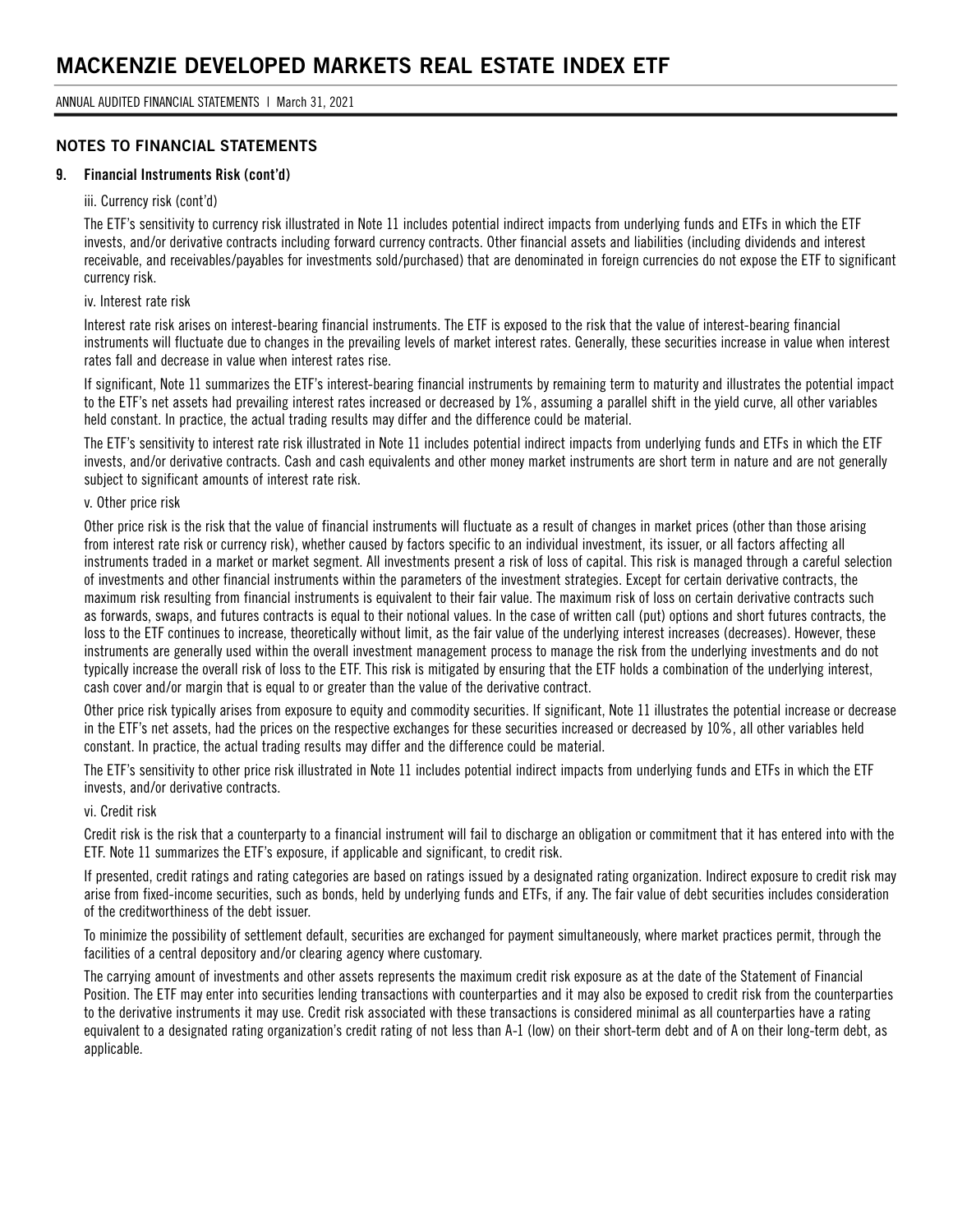# **NOTES TO FINANCIAL STATEMENTS**

# **9. Financial Instruments Risk (cont'd)**

### vii. Underlying ETFs

The ETF may invest in underlying ETFs and may be indirectly exposed to currency risk, interest rate risk, other price risk and credit risk from fluctuations in the value of financial instruments held by the underlying ETFs. Note 11 summarizes the ETF's exposure, if applicable and significant, to these risks from underlying ETF.

# **10. Other Information**

Abbreviations

Foreign currencies, if any, are presented in these financial statements using the following abbreviated currency codes:

| <b>Currency</b><br>Code | <b>Description</b>          | <b>Currency</b><br>Code | <b>Description</b>  | <b>Currency</b><br>Code | <b>Description</b>           |
|-------------------------|-----------------------------|-------------------------|---------------------|-------------------------|------------------------------|
| AUD                     | Australian dollars          | HKD                     | Hong Kong dollars   | <b>PKR</b>              | Pakistani rupee              |
| AED                     | United Arab Emirates Dirham | <b>HUF</b>              | Hungarian forint    | PLN                     | Polish zloty                 |
| <b>BRL</b>              | Brazilian real              | IDR                     | Indonesian rupiah   | QAR                     | Qatar Rial                   |
| CAD                     | Canadian dollars            | <b>ILS</b>              | Israeli shekel      | <b>RON</b>              | Romanian leu                 |
| <b>CHF</b>              | Swiss franc                 | <b>INR</b>              | Indian rupee        | <b>RUB</b>              | Russian ruble                |
| CKZ                     | Czech koruna                | <b>JPY</b>              | Japanese yen        | <b>SAR</b>              | Saudi riyal                  |
| <b>CLP</b>              | Chilean peso                | KOR                     | South Korean won    | <b>SEK</b>              | Swedish krona                |
| CNY                     | Chinese yuan                | MXN                     | Mexican peso        | SGD                     | Singapore dollars            |
| <b>COP</b>              | Colombian peso              | MYR                     | Malaysian ringgit   | THB                     | Thailand baht                |
| CZK                     | Czech koruna                | <b>NGN</b>              | Nigerian naira      | <b>TRL</b>              | Turkish lira                 |
| DKK                     | Danish krone                | NOK                     | Norwegian krona     | USD                     | <b>United States dollars</b> |
| EGP                     | Egyptian pound              | NTD                     | New Taiwan dollar   | VND                     | Vietnamese dong              |
| EUR                     | Euro                        | NZD                     | New Zealand dollars | ZAR                     | South African rand           |
| <b>GBP</b>              | United Kingdom pounds       | <b>PEN</b>              | Peruvian nuevo sol  | ZMW                     | Zambian kwacha               |
| <b>GHS</b>              | Ghana Cedi                  | <b>PHP</b>              | Philippine peso     |                         |                              |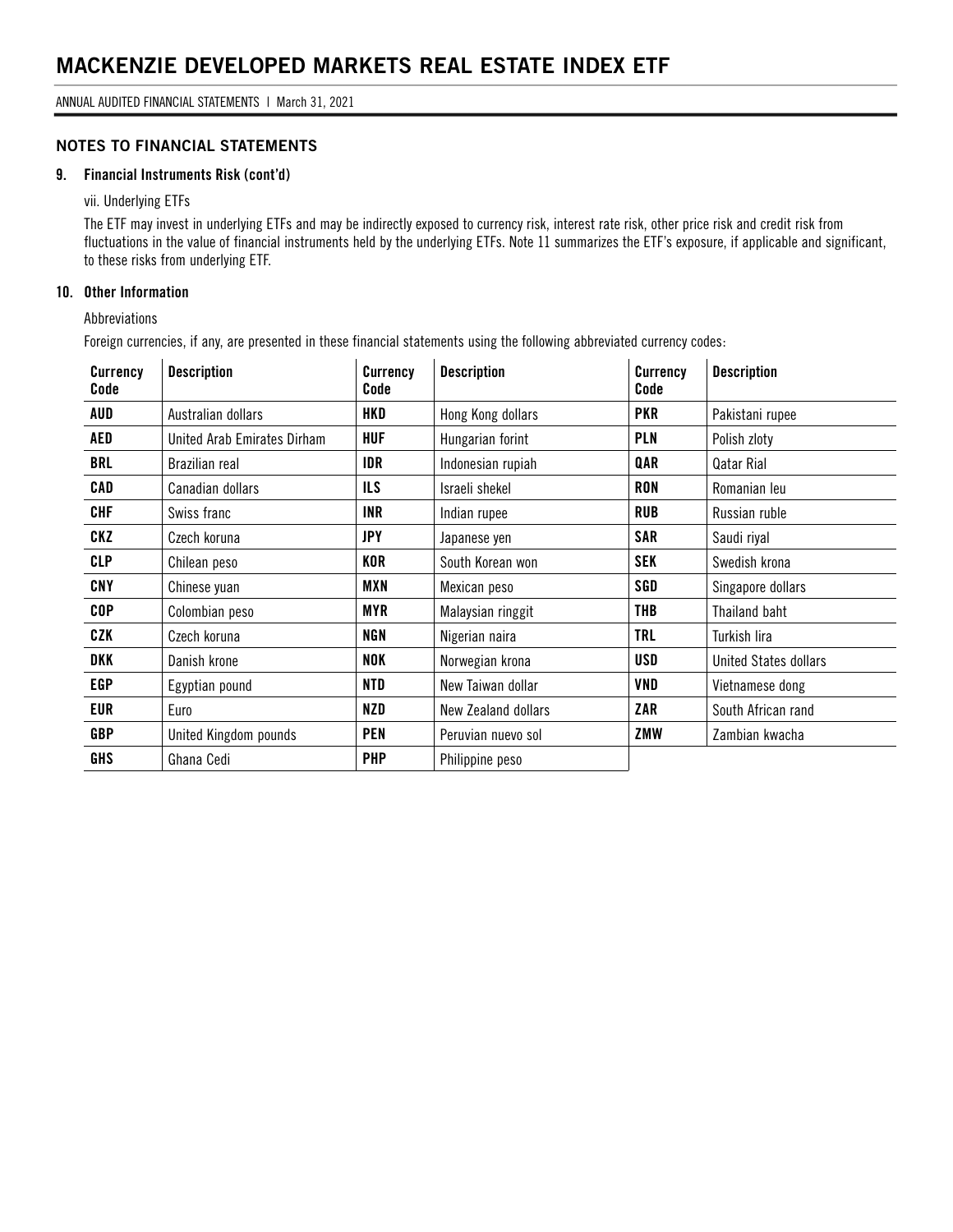ANNUAL AUDITED FINANCIAL STATEMENTS | March 31, 2021

# **NOTES TO FINANCIAL STATEMENTS**

- **11. ETF Specific Information** *(in '000, except for (a))*
- (a) ETF Formation and Series Information

Date of Formation August 25, 2020

The ETF may issue an unlimited number of units. The number of issued and outstanding units is disclosed in the Statement of Changes in Financial Position.

CAD Units were listed on the TSX under the symbol QRET on August 25, 2020. The closing market price, or the midpoint of the bid and ask prices in the absence of a closing market price, at March 31, 2021 was \$111.69.

The management fee rate for CAD Units is 0.40%.

As at March 31, 2021, the ETF's NAV per unit was \$111.40 and its Net Assets per unit calculated in accordance with IFRS was \$111.40.

(b) Loss Carryforwards

As at the last taxation year-end, the ETF has capital losses of \$1 which may be carried forward indefinitely to reduce future realized capital gains. There were no non-capital losses available to carry forward for tax purposes.

(c) Securities Lending

As at March 31, 2021, the ETF did not have any open securities lending, repurchase or reverse repurchase transactions.

(d) Offsetting of Financial Assets and Liabilities

As at March 31, 2021, there were no amounts subject to offsetting.

(e) Risks Associated with Financial Instruments

### *i. Risk exposure and management*

The ETF seeks to replicate, to the extent reasonably possible and before fees and expenses, the performance of the Solactive GBS Developed Markets Real Estate CAD Index, or any successor thereto. It invests primarily in equity securities of real estate investment trusts in developed markets.

# *ii. Currency risk*

The table below summarizes the ETF's exposure to currency risk.

|                 | March 31, 2021                |                                                                |                                                    |                       |  |  |
|-----------------|-------------------------------|----------------------------------------------------------------|----------------------------------------------------|-----------------------|--|--|
| Currency        | <b>Investments</b><br>$($ \$) | Cash and<br><b>Short-Term</b><br><b>Investments</b><br>$($ \$) | <b>Derivative</b><br><b>Instruments</b><br>$($ \$) | Net Exposure*<br>(\$) |  |  |
| <b>USD</b>      | 3,445                         | 17                                                             |                                                    | 3,462                 |  |  |
| <b>JPY</b>      | 516                           | 9                                                              |                                                    | 525                   |  |  |
| <b>EUR</b>      | 398                           | $\overline{c}$                                                 |                                                    | 400                   |  |  |
| <b>HKD</b>      | 303                           | 4                                                              |                                                    | 307                   |  |  |
| AUD             | 248                           | 1                                                              |                                                    | 249                   |  |  |
| GBP             | 188                           |                                                                |                                                    | 188                   |  |  |
| SGD             | 146                           | 1                                                              |                                                    | 147                   |  |  |
| <b>SEK</b>      | 74                            | 1                                                              |                                                    | 75                    |  |  |
| <b>CHF</b>      | 43                            | 1                                                              |                                                    | 44                    |  |  |
| ILS             | 28                            |                                                                |                                                    | 28                    |  |  |
| <b>NZD</b>      | 12                            |                                                                |                                                    | 12                    |  |  |
| <b>NOK</b>      | 10                            | (1)                                                            |                                                    | 9                     |  |  |
| Total           | 5,411                         | 35                                                             |                                                    | 5,446                 |  |  |
| % of Net Assets | 97.1                          | 0.6                                                            |                                                    | 97.7                  |  |  |

\* Includes both monetary and non-monetary financial instruments

As at March 31, 2021, had the Canadian dollar increased or decreased by 5% relative to all foreign currencies, with all other variables held constant, net assets would have increased or decreased by approximately \$272 or 4.9% of total net assets. In practice, the actual trading results may differ and the difference could be material.